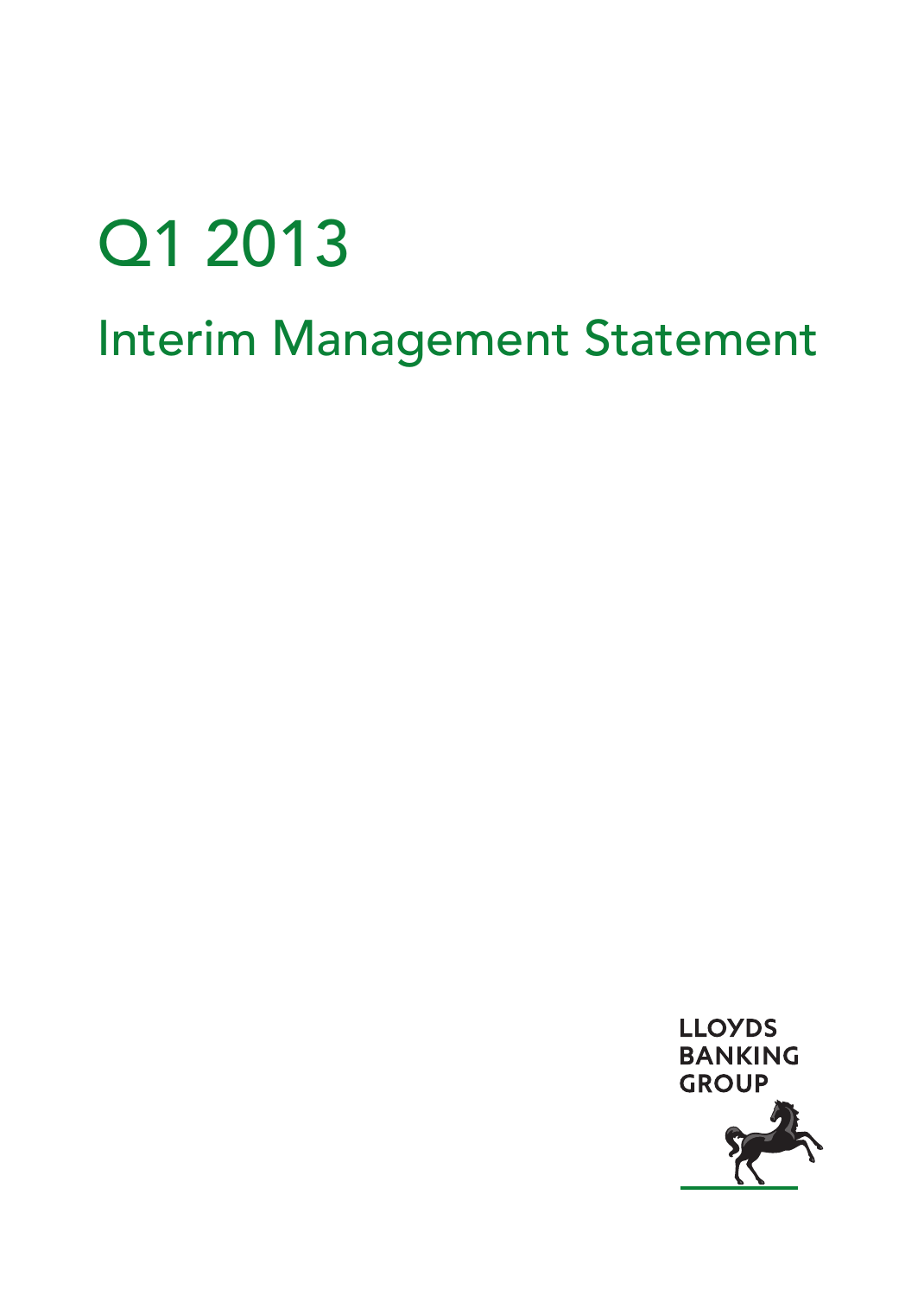#### **BASIS OF PRESENTATION**

This report covers the results of Lloyds Banking Group plc (the Company) together with its subsidiaries (the Group) for the three months to 31 March 2013.

#### **Statutory basis**

Statutory results are set out on pages 12 and 13. However, a number of factors have had a significant effect on the comparability of the Group's financial position and results. As a result, comparison on a statutory basis of the 2013 results with 2012 is of limited benefit.

#### **Underlying basis**

In order to present a more meaningful view of business performance, the results of the Group and divisions are presented on an underlying basis. The key principles adopted in the preparation of the underlying basis of reporting are described below.

- In order to reflect the impact of the acquisition of HBOS, the following items have been excluded:
	- the amortisation of purchased intangible assets; and
	- the unwind of acquisition-related fair value adjustments.
- The following items, not related to acquisition accounting, have also been excluded from underlying profit:
	- the effects of asset sales, liability management and volatile items; – payment protection insurance provision;
	- volatility arising in insurance businesses;
	- Simplification costs;
	- Verde costs;
- insurance gross up;
- certain past service pensions credits in respect of the Group's defined benefit pension schemes; and
- other regulatory provisions.

The financial statements have been restated following the implementation of IAS 19R *Employee Benefits* and IFRS 10 *Consolidated Financial Statements* with effect from 1 January 2013. Further details are shown on page 12.

To enable a better understanding of the Group's core business trends and outlook, certain income statement, balance sheet and regulatory capital information is analysed between core and non-core portfolios. The non-core portfolios consist of businesses which deliver below-hurdle returns, which are outside the Group's risk appetite or may be distressed, are subscale or have an unclear value proposition, or have a poor fit with the Group's customer strategy. Project Verde is included in core portfolios.

The Group's core and non-core activities are not managed separately and the preparation of this information requires management to make estimates and assumptions that impact the reported income statements, balance sheet, regulatory capital related and risk amounts analysed as core and as non-core. The Group uses a methodology that categorises income and expenses as non-core only where management expect that the income or expense will cease to be earned or incurred when the associated asset or liability is divested or run-off, and allocates operational costs to the core portfolio unless they are directly related to non-core activities. This results in the reported operating costs for the non-core portfolios being less than would be required to manage these portfolios on a stand-alone basis. Due to the inherent uncertainty in making estimates, a different methodology or a different estimate of the allocation might result in a different proportion of the Group's income or expenses being allocated to the core and non-core portfolios, different assets and liabilities being deemed core or non-core and accordingly a different allocation of the regulatory effects.

Unless otherwise stated income statement commentaries throughout this document compare the three months to 31 March 2013 to the three months to 31 March 2012, and the balance sheet analysis compares the Group balance sheet as at 31 March 2013 to the Group balance sheet as at 31 December 2012.

#### **FORWARD LOOKING STATEMENTS**

This announcement contains forward looking statements with respect to the business, strategy and plans of the Lloyds Banking Group, its current goals and expectations relating to its future financial condition and performance. Statements that are not historical facts, including statements about the Group or the Group's management's beliefs and expectations, are forward looking statements. By their nature, forward looking statements involve risk and uncertainty because they relate to events and depend on circumstances that will or may occur in the future. The Group's actual future business, strategy, plans and/or results may differ materially from those expressed or implied in these forward looking statements as a result of a variety of risks, uncertainties and other factors, including, but not limited to, UK domestic and global economic and business conditions; the ability to derive cost savings and other benefits, including as a result of the Group's Simplification programme; the ability to access sufficient funding to meet the Group's liquidity needs; changes to the Group's credit ratings; risks concerning borrower or counterparty credit quality; instability in the global financial markets, including Eurozone instability and the impact of any sovereign credit rating downgrade or other sovereign financial issues; market-related risks including, but not limited to, changes in interest rates and exchange rates; changing demographic and market-related trends; changes in customer preferences; changes to laws, regulation, accounting standards or taxation, including changes to regulatory capital or liquidity requirements; the policies and actions of governmental or regulatory authorities in the UK, the European Union, or jurisdictions outside the UK in which the Group operates, including other European countries and the US; the implementation of the draft EU crisis management framework directive and banking reform following the recommendations made by the Independent Commission on Banking; the ability to attract and retain senior management and other employees; requirements or limitations imposed on the Group as a result of HM Treasury's investment in the Group; the ability to complete satisfactorily the disposal of certain assets as part of the Group's EC state aid obligations; the extent of any future impairment charges or write-downs caused by depressed asset valuations, market disruptions and illiquid markets; the effects of competition and the actions of competitors, including non-bank financial services and lending companies; exposure to regulatory scrutiny, legal proceedings, regulatory investigations or complaints, and other factors. Please refer to the latest Annual Report on Form 20-F filed with the US Securities and Exchange Commission for a discussion of certain factors together with examples of forward looking statements. The forward looking statements contained in this announcement are made as at the date of this announcement, and the Group undertakes no obligation to update any of its forward looking statements.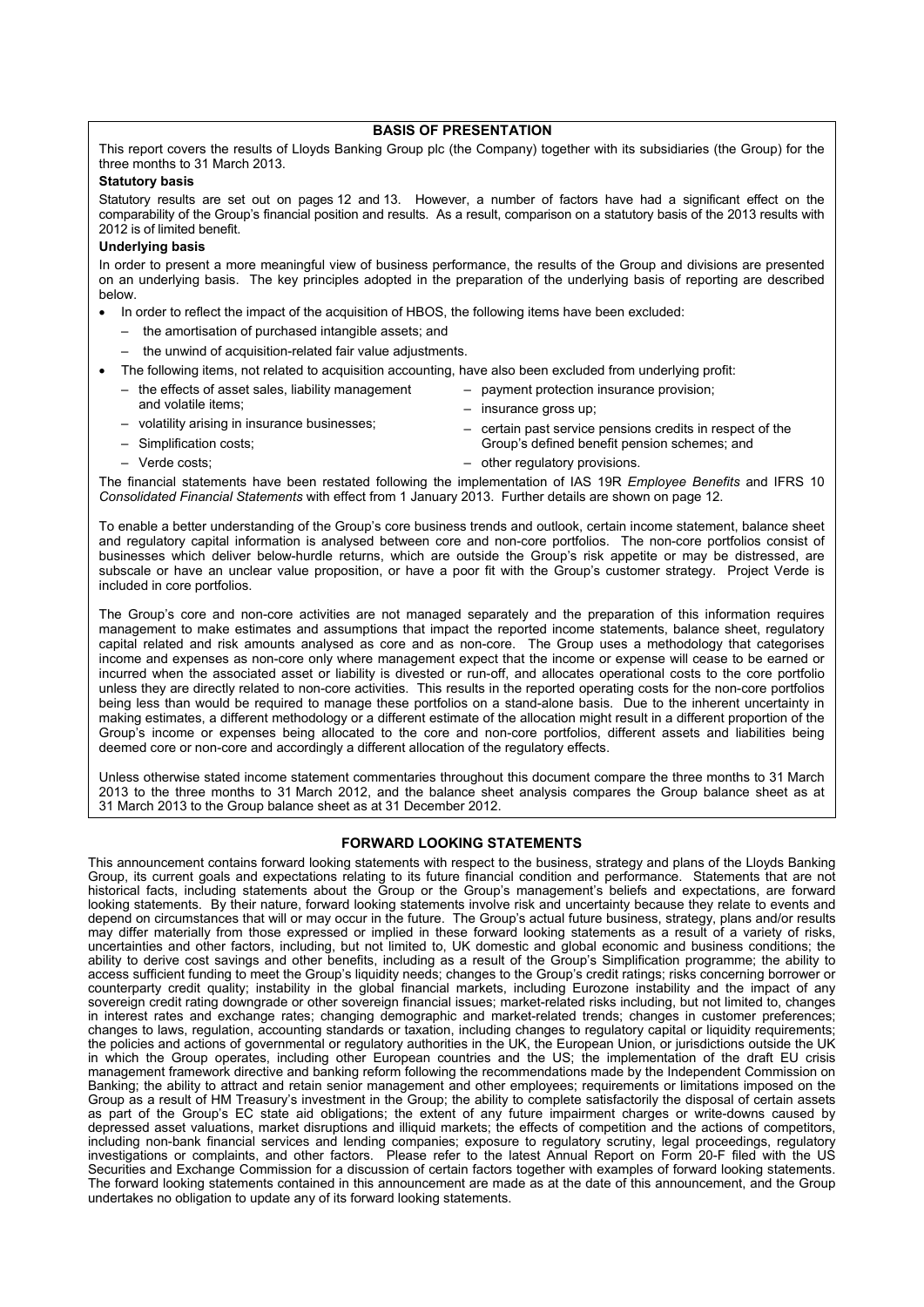#### **KEY HIGHLIGHTS**

#### **'STRONG PERFORMANCE IN THE FIRST THREE MONTHS OF 2013'**

'We made substantial progress again in the first quarter. Underlying and statutory profits improved significantly, and our core loan book returned to growth earlier than expected. Margin increased, and costs and impairments continued to fall rapidly, with this progress underpinned by a further strengthening of our balance sheet. We are delivering real benefits for customers, colleagues and shareholders by investing behind our simple, UK customer-focused retail and commercial banking model, and are now further ahead in our plan to transform the Group, as reflected in the enhanced guidance for costs and capital we are giving today'.

> António Horta-Osório *Group Chief Executive*

#### **Substantial increase in Group underlying and statutory profit**

- Group underlying profit of £1,479 million (Q1 2012: £497 million)
- Statutory profit before tax of £2,040 million (Q1 2012: £280 million)
- Total underlying income of £4,889 million up 3 per cent, includes £394 million gain relating to the sale of shares in St. James's Place
- Group net interest margin increased to 1.96 per cent; on track to meet guidance for 2013
- Costs further reduced by 6 per cent to £2,408 million; Simplification run-rate savings increased to over £1.0 billion
- $\bullet$  40 per cent reduction in impairment charge to £1,002 million (Q1 2012: £1,657 million)

#### **Core returns further improved and increased core underlying profit**

- Core return on risk-weighted assets increased from 2.61 per cent to 3.20 per cent
- Core underlying profit increased by 19 per cent to £1,871 million (Q1 2012: £1,576 million)
- Core net interest margin of 2.34 per cent improved by 2 basis points
- 4 per cent reduction in core costs to £2,269 million (Q1 2012: £2,353 million)
- $\bullet$  Core loans and advances increased by £0.6 billion in the first quarter of 2013, ahead of guidance

#### **Strong balance sheet; continue to be confident in capital position**

- Core tier 1 capital ratio increased to 12.5 per cent (31 December 2012: 12.0 per cent)
- 60 basis points of underlying pro forma fully loaded CRD IV capital generation in the first quarter, offsetting IAS 19R impact; estimated pro forma fully loaded CRD IV core tier 1 ratio unchanged at 8.1 per cent
- Continued capital-accretive non-core asset reduction of £9 billion on a constant currency basis, £6 billion after currency effects. Non-core assets now £92.1 billion (31 December 2012: £98.4 billion)
- $\bullet$  Sale of Spanish retail operations agreed in April, which will lead to a further reduction of £1.5 billion in non-core assets
- Core loan to deposit ratio of 100 per cent; Group loan to deposit ratio of 119 per cent; deposit growth of 1 per cent in quarter

#### **Supporting customers and the UK economic recovery**

- Commercial Banking core loan book returning to growth
- Positive SME net lending growth of 4 per cent in the last twelve months, against market contraction of 4 per cent
- Over £350 million committed to manufacturing in the first quarter of 2013; on track to exceed £1 billion target
- Supported over 13,000 first-time buyers in the first quarter of 2013; committed to helping around 60,000 in 2013
- Continue to address existing legacy issues; PPI complaints falling in line with expectations; progressing IPO of Verde

#### **Increased cost reduction targets for 2013 and 2014; expect fully loaded core tier 1 ratio above 10 per cent by end 2014**

- On track to meet 2013 guidance, including a Group net interest margin of around 1.98 per cent in 2013
- Now targeting further reduction in total costs to around £9.6 billion in 2013, compared to previous target of £9.8 billion
- Expect total costs to be around £9.15 billion in 2014, assuming Verde IPO in mid 2014
- Expect our estimated pro forma fully loaded CRD IV core tier 1 ratio to be above 9 per cent by end of 2013 and above 10 per cent by end of 2014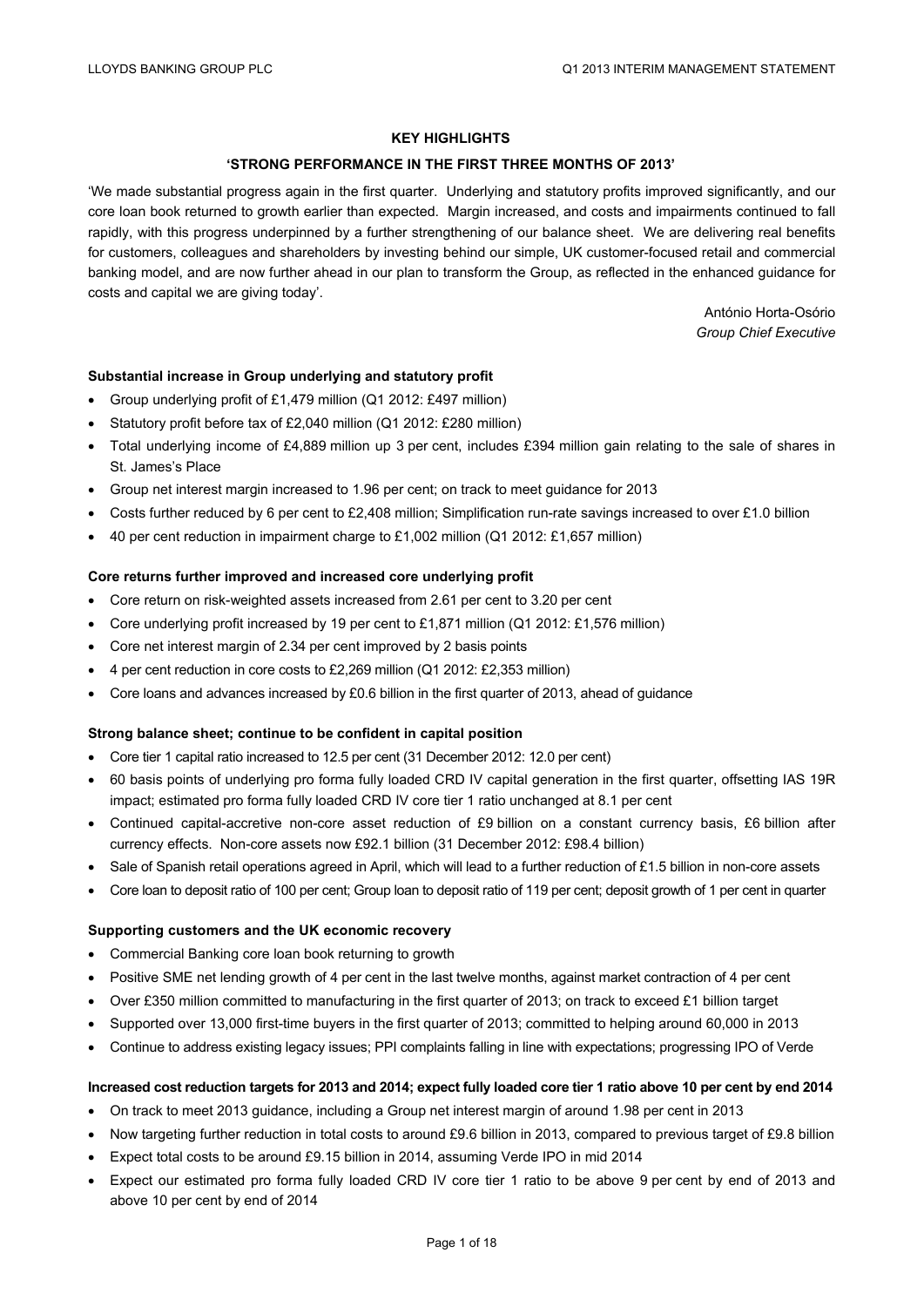### **UNDERLYING BASIS CONSOLIDATED INCOME STATEMENT**

| months   | months                                               |                                                   | months             |                                                            |
|----------|------------------------------------------------------|---------------------------------------------------|--------------------|------------------------------------------------------------|
|          | ended                                                |                                                   |                    |                                                            |
|          |                                                      |                                                   |                    |                                                            |
|          |                                                      |                                                   |                    | Change                                                     |
|          |                                                      |                                                   |                    | ℅                                                          |
| 2,553    | 2,633                                                | (3)                                               | 2,545              |                                                            |
| 2,422    | 2,203                                                | 10                                                | 2,040              | 19                                                         |
| (86)     | (108)                                                | 20                                                | (30)               |                                                            |
| 4,889    | 4,728                                                | 3                                                 | 4,555              | 7                                                          |
| (2, 408) | (2,574)                                              | 6                                                 | (2,587)            | $\overline{7}$                                             |
| (1,002)  | (1,657)                                              | 40                                                | (1, 278)           | 22                                                         |
| 1,479    | 497                                                  | 198                                               | 690                | 114                                                        |
| 1,073    | 290                                                  |                                                   | 1,946              | (45)                                                       |
| (409)    | (269)                                                | (52)                                              | (515)              | 21                                                         |
|          | (375)                                                |                                                   | (2,000)            |                                                            |
| (103)    | 137                                                  |                                                   | (120)              | 14                                                         |
| 2,040    | 280                                                  |                                                   |                    |                                                            |
| (500)    | (277)                                                | (81)                                              | (352)              | (42)                                                       |
| 1,540    | 3                                                    |                                                   | (351)              |                                                            |
| 2.2p     | 0.0 <sub>p</sub>                                     | 2.2p                                              | (0.5)p             | 2.7p                                                       |
| 1.96%    | 1.95%                                                | 1bp                                               | 1.94%              | 2bp                                                        |
| £520.3bn | £558.8bn                                             | (7)                                               | £529.9bn           | (2)                                                        |
| 0.80%    | 1.14%                                                | (34)bp                                            | 0.96%              | (16)bp                                                     |
| 1.96%    | 0.57%                                                | 139 <sub>bp</sub>                                 | 0.87%              | 109bp                                                      |
|          | <b>Three</b><br>ended<br>31 Mar<br>2013<br>£ million | Three<br>31 Mar<br>2012 <sup>1</sup><br>£ million | <b>Change</b><br>℅ | Three<br>ended<br>31 Dec<br>2012 <sup>1</sup><br>£ million |

# **BALANCE SHEET – KEY RATIOS**

|                                                                             | At                | At       |                  |
|-----------------------------------------------------------------------------|-------------------|----------|------------------|
|                                                                             | 31 Mar            | 31 Dec   | Change           |
|                                                                             | 2013              | 2012     | ℅                |
| Loans and advances to customers excluding reverse repos <sup>2</sup>        | £508.8bn          | £512.1bn | (1)              |
| Core – loans and advances to customers excluding reverse repos <sup>2</sup> | £425.9bn          | £425.3bn |                  |
| Customer deposits excluding repos <sup>3</sup>                              | £428.2bn          | £422.5bn |                  |
| Core – customer deposits excluding repos <sup>3</sup>                       | £424.7bn          | £419.1bn | 1                |
| Loan to deposit ratio <sup>4</sup>                                          | 119%              | 121%     | $(2)$ pp         |
| Core loan to deposit ratio <sup>4</sup>                                     | 100%              | 101%     | $(1)$ pp         |
| Non-core assets                                                             | £92.1bn           | £98.4bn  | (6)              |
| Wholesale funding                                                           | £162.1bn          | £169.6bn | (4)              |
| Wholesale funding <1 year maturity                                          | £50.9bn           | £50.6bn  | 1                |
| Risk-weighted assets <sup>5</sup>                                           | £302.5bn          | £310.3bn | $(3)$            |
| Core tier 1 capital ratio <sup>5</sup>                                      | 12.5%             | 12.0%    | $0.5$ pp         |
| Estimated pro forma fully loaded CRD IV core tier 1 ratio <sup>5</sup>      | 8.1%              | 8.1%     |                  |
| Net tangible assets per share <sup>1</sup>                                  | 54.9 <sub>p</sub> | 51.9p    | 3.0 <sub>D</sub> |
|                                                                             |                   |          |                  |

<sup>1</sup> Restated to reflect the implementation of IAS 19R and IFRS 10. See page 12.<br>
<sup>2</sup> Excludes reverse repos of £3.2 billion (31 December 2012: £5.1 billion) (all core).<br>
<sup>3</sup> Excludes repos of £3.0 billion (31 December 201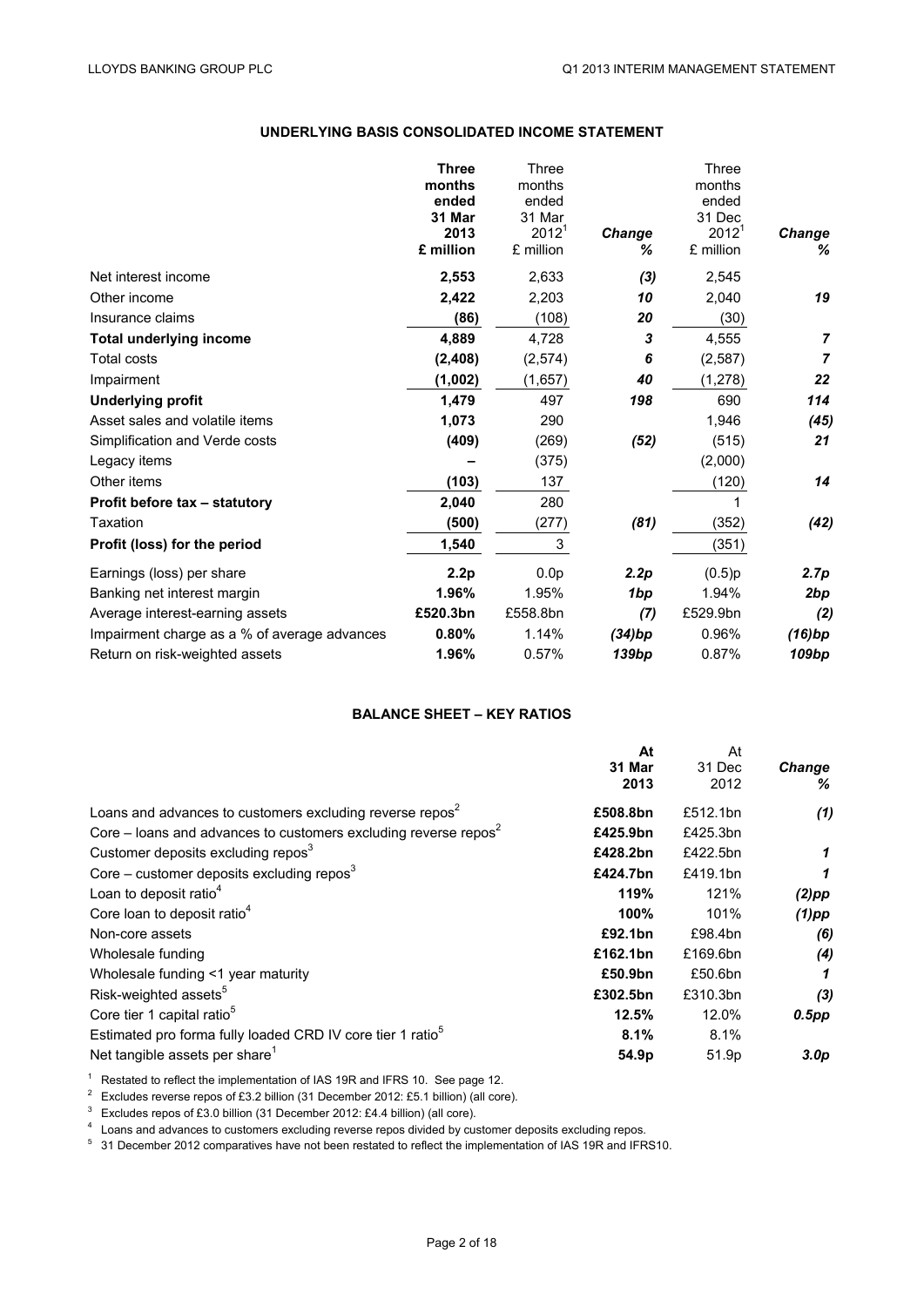# **UNDERLYING BASIS CONSOLIDATED INCOME STATEMENT – CORE AND NON-CORE**

|                                              | <b>Three</b> | Three     |                  | Three             |        |
|----------------------------------------------|--------------|-----------|------------------|-------------------|--------|
|                                              | months       | months    |                  | months            |        |
|                                              | ended        | ended     |                  | ended             |        |
|                                              | 31 Mar       | 31 Mar    |                  | 31 Dec            |        |
| Core                                         | 2013         | $2012^1$  | Change           | 2012 <sup>1</sup> | Change |
|                                              | £ million    | £ million | ℅                | £ million         | ℅      |
| Net interest income                          | 2,452        | 2,450     |                  | 2,487             | (1)    |
| Other income                                 | 2,265        | 1,999     | 13               | 1,932             | 17     |
| Insurance claims                             | (86)         | (108)     | 20               | (30)              |        |
| <b>Total underlying income</b>               | 4,631        | 4,341     | 7                | 4,389             | 6      |
| Total costs                                  | (2, 269)     | (2,353)   | 4                | (2, 341)          | 3      |
| Impairment                                   | (491)        | (412)     | (19)             | (568)             | 14     |
| <b>Underlying profit</b>                     | 1,871        | 1,576     | 19               | 1,480             | 26     |
| Banking net interest margin                  | 2.34%        | 2.32%     | 2bp              | 2.33%             | 1bp    |
| Impairment charge as a % of average advances | 0.51%        | 0.36%     | 15bp             | 0.50%             | 1bp    |
| Return on risk-weighted assets               | 3.20%        | 2.61%     | 59 <sub>bp</sub> | 2.47%             | 73bp   |

<sup>1</sup> Restated to reflect the implementation of IAS 19R and IFRS 10. See page 12.

| Non-core                                     | Three<br>months<br>ended<br>31 Mar<br>2013<br>£ million | Three<br>months<br>ended<br>31 Mar<br>2012<br>£ million | <b>Change</b><br>℅ | Three<br>months<br>ended<br>31 Dec<br>2012<br>£ million | <b>Change</b><br>℅ |
|----------------------------------------------|---------------------------------------------------------|---------------------------------------------------------|--------------------|---------------------------------------------------------|--------------------|
| Net interest income                          | 101                                                     | 183                                                     | (45)               | 58                                                      | 74                 |
| Other income                                 | 157                                                     | 204                                                     | (23)               | 108                                                     | 45                 |
| Insurance claims                             |                                                         |                                                         |                    |                                                         |                    |
| <b>Total underlying income</b>               | 258                                                     | 387                                                     | (33)               | 166                                                     | 55                 |
| Total costs                                  | (139)                                                   | (221)                                                   | 37                 | (246)                                                   | 43                 |
| Impairment                                   | (511)                                                   | (1,245)                                                 | 59                 | (710)                                                   | 28                 |
| <b>Underlying loss</b>                       | (392)                                                   | (1,079)                                                 | 64                 | (790)                                                   | 50                 |
| Banking net interest margin                  | 0.44%                                                   | 0.70%                                                   | (26)bp             | 0.37%                                                   | 7bp                |
| Impairment charge as a % of average advances | 2.03%                                                   | 3.71%                                                   | (168)bp            | 2.80%                                                   | (77)bp             |

The basis of preparation of the core and non-core income statements is set out on the inside front cover.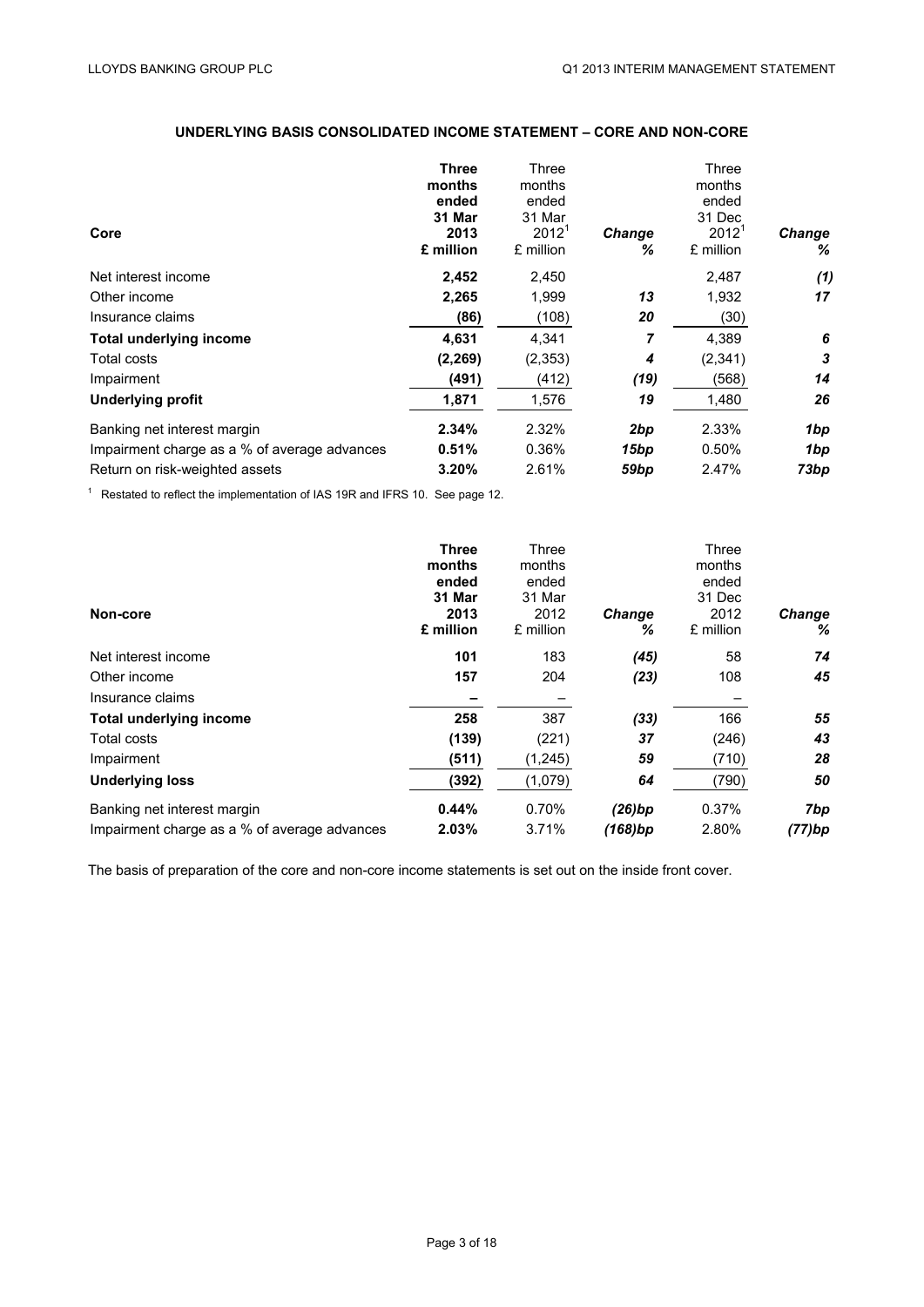#### **GROUP CHIEF EXECUTIVE'S OVERVIEW**

In the first three months of 2013 the Group delivered a substantial increase in both underlying and statutory profit. We continue to invest in our simple, lower risk, customer focused UK retail and commercial banking business model which will allow us to become the best bank for customers and further deliver on our commitment to support the UK economy, as well as delivering strong stable and sustainable results for our shareholders.

#### **Improved Group statutory profit performance and core lending returning to growth**

The Group delivered a substantial increase in statutory profit before tax to £2,040 million (Q1 2012: £280 million) and an underlying profit before tax of £1,479 million (Q1 2012: £497 million). The increase was driven by higher income, which includes the gain of £394 million relating to the sale of shares in St. James's Place, continued improvements in cost efficiency and a further substantial reduction in impairment charges. Returns in our core business improved further and we are now seeing signs of core lending returning to sustainable growth.

Further capital-accretive non-core reductions of £9 billion on a constant currency basis, £6 billion after currency effects, were made in the first quarter. These taken together with our improved profitability helped strengthen the Group's core tier 1 capital ratio to 12.5 per cent (31 December 2012: 12.0 per cent). The Group's estimated pro forma fully loaded CRD IV core tier 1 ratio was unchanged at 8.1 per cent, with underlying capital generation of 60 basis points offsetting the changes to pension accounting implemented with effect from 1 January (IAS 19R). We continue to be confident in our capital position given our strongly capital generative core business and continued progress in releasing capital and reducing risk through non-core asset disposals.

Our success in reducing non-core assets and increasing deposits has led to a further improvement in the loan to deposit ratio to 119 per cent, ahead of our original 2012 guidance. The core loan to deposit ratio is now 100 per cent.

#### **Supporting our customers and the UK economy**

The Group actively supports sustainable growth in the UK economy through the focused range of products and services we provide to our business and personal customers, as well as through partnerships we have built with industry and Government. The UK Government's Funding for Lending Scheme supports the UK economic recovery and we have committed in excess of £18 billion in gross funds to customers through the scheme since September 2012.

In support of the SME sector we increased our net lending by 4 per cent, year on year, compared to the market which saw a further contraction. Meanwhile in support of mid-market clients, we launched our Mid-Corporate Client Charter, which aims to position Lloyds Bank Commercial Banking firmly as the best bank for business, making a clear statement that we are well placed to help the UK's mid-corporates achieve their ambitions. The Commercial Banking core loan book returned to growth in the first three months of 2013, driving an increase in the core Group loan book. This was ahead of our previously committed Group target for the second half of 2013.

For our UK Retail customers, we lent £1,500 million to over 13,000 first time buyers in the first quarter. We support the UK Government's new Help-To-Buy scheme, believing it will provide a much needed boost to the UK housing market and, most importantly, help to address the issue of accessibility.

#### **Verde update**

As announced on 24 April 2013, following the withdrawal of the Co-Operative Group from the sale process we now intend to divest Verde through an IPO, subject to regulatory and EC approval, having maintained this option throughout the process to ensure best value for shareholders and certainty for customers and colleagues. The Group has already made good progress in the creation of Verde as a stand-alone bank with a strong management team already in place and good progress made in creating segregated IT systems on the proven Lloyds Banking Group platform. Detailed plans are in place for a rebranding of the business as TSB which will be visible on the High Street during the summer of this year, at which point the TSB Bank (Verde) will operate as a separate business within Lloyds Banking Group.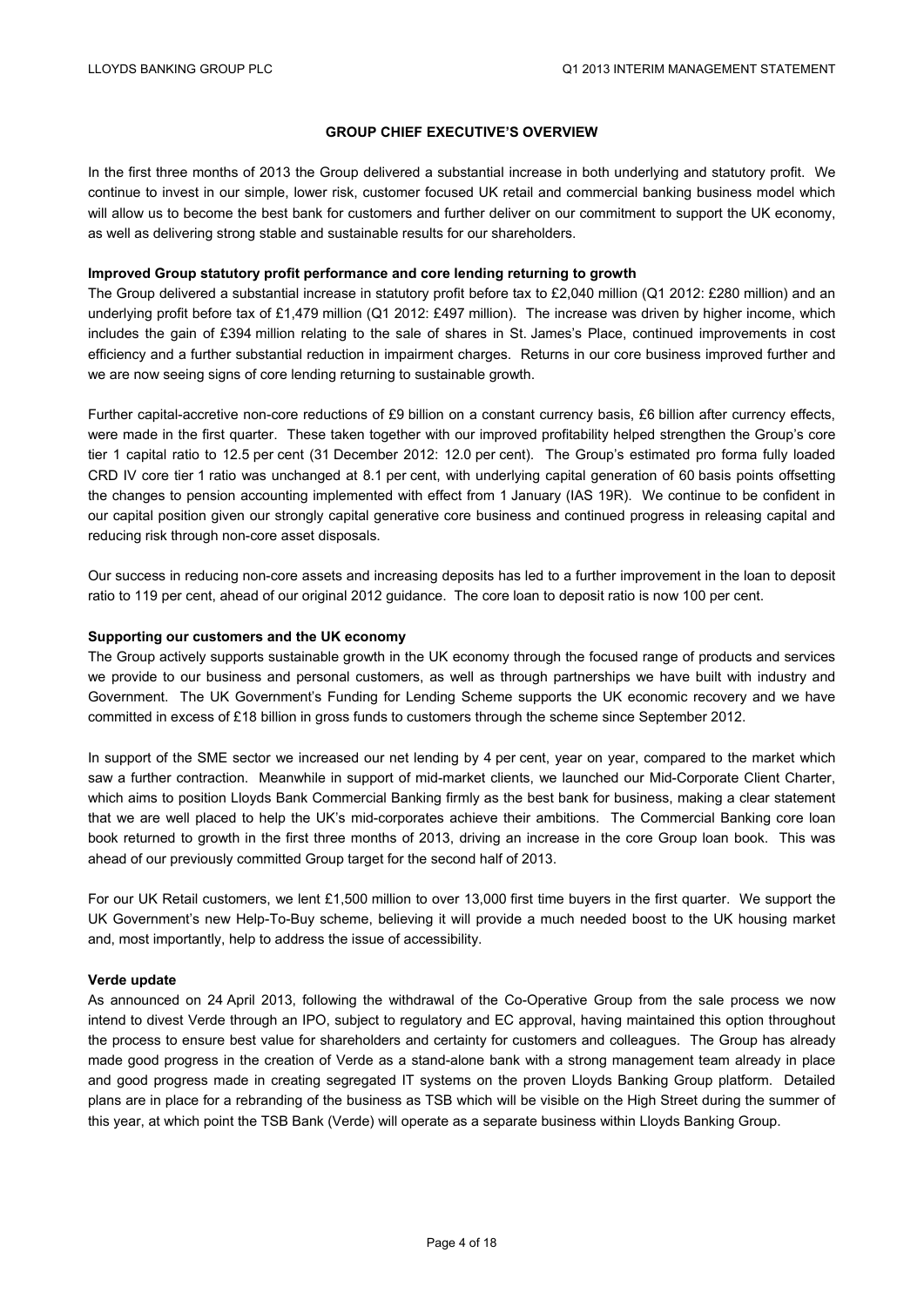## **GROUP CHIEF EXECUTIVE'S OVERVIEW** (continued)

#### **Guidance**

We remain confident in achieving our existing guidance, including for the Group banking net interest margin to be around 1.98 per cent for the full year 2013, and for a substantially reduced 2013 impairment charge. We now expect total costs to be around £9.6 billion in full year 2013, down from our previous guidance of £9.8 billion, as a result of the deconsolidation of St. James's Place and further cost savings. In addition, given the progress we have made in achieving cost efficiencies, and assuming a Verde IPO in mid 2014, we now expect costs to be around £9.15 billion for the full year 2014. This represents a reduction of around £2 billion since 2010 and around £1 billion more than the original strategic review target.

We continue to expect that our non-core assets will be less than £70 billion by the end of 2014, with non-core non-retail assets being less than £35 billion, and expect an estimated pro forma fully loaded CRD IV core tier 1 ratio of above 9 per cent by the end of 2013 and above 10 per cent by the end of 2014.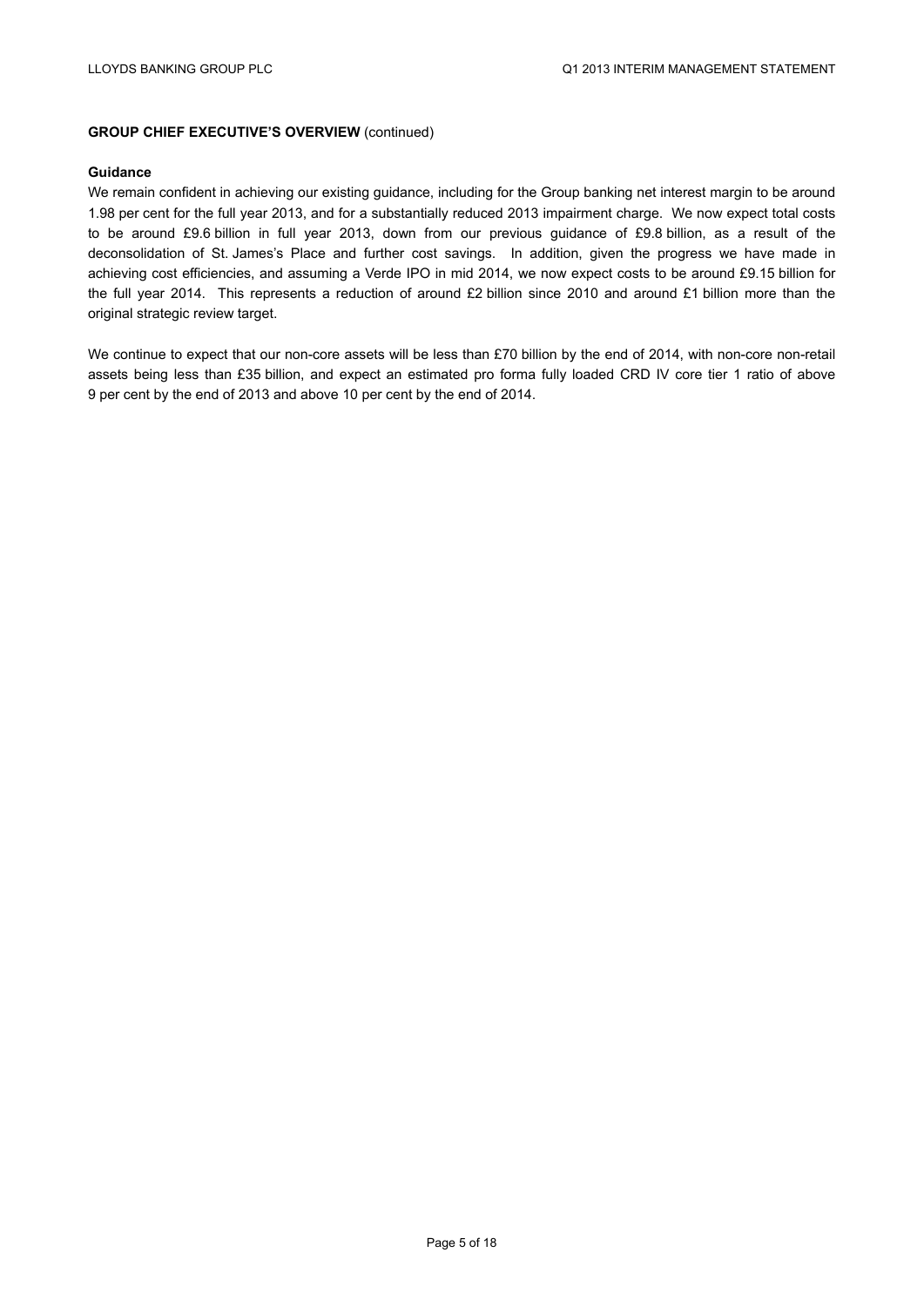#### **FINANCIAL PERFORMANCE**

#### **Overview**

In the first three months of 2013, the Group delivered significantly improved profits on both an underlying and statutory basis. Returns in the core business improved and we saw the core loan book return to growth. We continued to reduce non-core assets in a capital-accretive way, and losses in the non-core business were significantly reduced. The Group's capital position was further improved and our liquidity position remains strong.

#### **Significantly improved Group underlying and statutory profits**

Group underlying profit before tax increased by £982 million to £1,479 million, driven by increased income, reduced costs and a further substantial reduction in impairment charges. The 3 per cent increase in underlying income to £4,889 million was principally driven by a £394 million gain relating to the sale of shares in St. James's Place. Excluding the gain, total underlying income fell 5 per cent year-on-year, but was broadly stable when compared with the previous quarter, despite further non-core reductions, as we saw encouraging signs of core lending growth, particularly in Commercial Banking. The 6 per cent reduction in total costs, compared to the first quarter of 2012, to £2,408 million was driven mainly by further savings from the Simplification programme. The 40 per cent reduction in impairments to £1,002 million was driven by further significant improvements in non-core.

Group statutory profit before tax increased by £1,760 million to £2,040 million, primarily driven by improved underlying profit and also by increased asset sales and positive insurance volatility.

The core business return on risk-weighted assets increased from 2.61 per cent to 3.20 per cent, driven by the 19 per cent increase in core underlying profit. Excluding the gain relating to the sale of shares in St. James's Place the return on risk-weighted assets was 2.53 per cent. Underlying income increased 7 per cent to £4,631 million, and net interest margin increased 2 basis points to 2.34 per cent. A further reduction in costs of 4 per cent was primarily through our Simplification initiatives. Although core impairment charges increased 19 per cent to £491 million, this was primarily attributable to releases in the Commercial Banking portfolio during the first quarter of 2012 which were not repeated in the first quarter of 2013.

In non-core, the underlying loss reduced 64 per cent to £392 million year-on-year, as result of a 59 per cent reduction in the impairment charge to £511 million, and an £82 million or 37 per cent reduction in total costs to £139 million.

#### **Strong balance sheet**

We delivered a further reduction of £6.3 billion in non-core assets, or £8.6 billion on a constant exchange rate basis. Together with the £5.7 billion increase in customer deposits, this resulted in an improvement in the Group loan to deposit ratio of 2 percentage points, to 119 per cent. The growth in deposits led to an improvement in the core loan to deposit ratio of 1 percentage point to 100 per cent. Wholesale funding reduced further, by £7.5 billion to £162.1 billion. As at 31 March 2013, our primary liquidity represented approximately 1.6 times our aggregate wholesale funding requirement of less than one year, and the strength of this buffer enabled us to repay £8 billion of our Long Term Refinancing Operation funding from the European Central Bank during the quarter.

Our improved profitability and further non-core asset reduction enabled us to strengthen the Group's capital position, increasing our core tier 1 capital ratio by 50 basis points to 12.5 per cent. Our estimated pro forma fully loaded CRD IV core tier 1 ratio was unchanged at 8.1 per cent, with underlying capital generation of 60 basis points offsetting the impact of the changes to pension accounting (IAS 19R) introduced with effect from 1 January this year.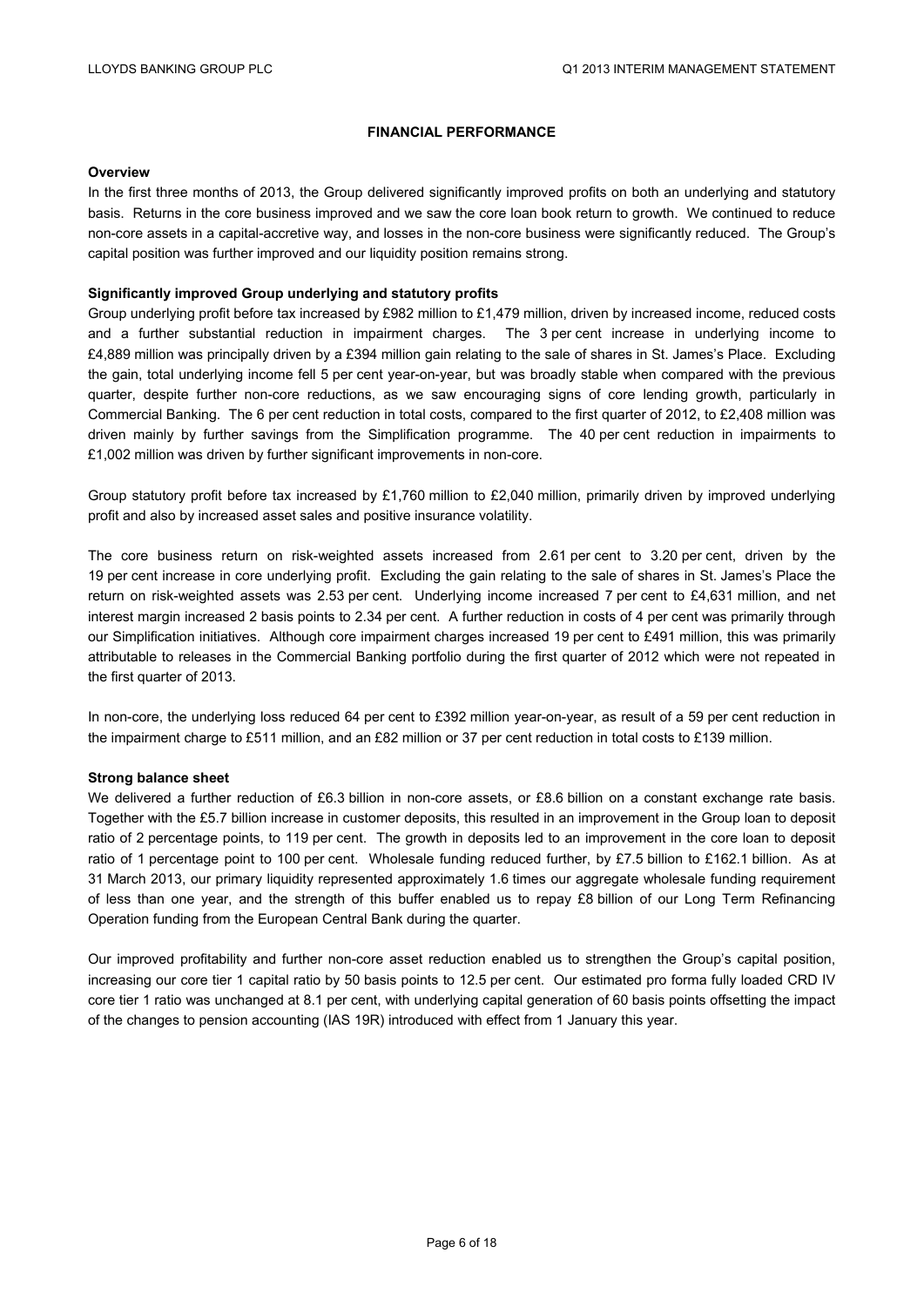#### **Total underlying income**

| <b>Three</b> | Three     |               | Three     |                |
|--------------|-----------|---------------|-----------|----------------|
| months       | months    |               | months    |                |
| ended        | ended     |               | ended     |                |
| 31 Mar       | 31 Mar    |               | 31 Dec    |                |
| 2013         | 2012      | <b>Change</b> | 2012      | <b>Change</b>  |
| £ million    | £ million | ℅             | £ million | %              |
| 2,553        | 2,633     | (3)           | 2,545     |                |
| 2.422        | 2,203     | 10            | 2.040     | 19             |
| (86)         | (108)     | 20            | (30)      |                |
| 4,889        | 4,728     | 3             | 4,555     | $\overline{7}$ |
| 1.96%        | 1.95%     | 1bp           | 1.94%     | 2bp            |
| £520.3bn     | £558.8bn  | (7)           | £529.9bn  | (2)            |
| 119%         | 130%      | $(11)$ pp     | 121%      | $(2)$ pp       |
|              |           |               |           |                |

Group underlying income was up 3 per cent at £4,889 million. Excluding the gain relating to the sale of shares in St. James's Place, which was included in other income, underlying income was down 5 per cent, but down only 1 per cent compared to the fourth quarter of 2012.

Group net interest income was 3 per cent lower compared to the same period in 2012 reflecting the 7 per cent reduction in average interest-earning assets partly offset by the underlying improvement in net interest margin. Net interest margin improved to 1.96 per cent driven by asset repricing which more than offset the income impact from the repositioning of the government bond portfolio and the run-off of the structural hedge.

Group other income was 10 per cent higher reflecting the gain relating to the sale of shares in St. James's Place. Excluding the gain, other income was broadly stable compared to the fourth quarter of 2012 but was 8 per cent lower than the first quarter of 2012.

#### **Core underlying income**

|                                         | <b>Three</b> | Three     |               | Three     |          |
|-----------------------------------------|--------------|-----------|---------------|-----------|----------|
|                                         | months       | months    |               | months    |          |
|                                         | ended        | ended     |               | ended     |          |
|                                         | 31 Mar       | 31 Mar    |               | 31 Dec    |          |
|                                         | 2013         | 2012      | <b>Change</b> | 2012      | Change   |
|                                         | £ million    | £ million | %             | £ million | %        |
| Net interest income                     | 2,452        | 2,450     |               | 2,487     | (1)      |
| Other income                            | 2,265        | 1,999     | 13            | 1,932     | 17       |
| Insurance claims                        | (86)         | (108)     | 20            | (30)      |          |
| Total underlying income                 | 4,631        | 4,341     | 7             | 4,389     | 6        |
| Banking net interest margin             | 2.34%        | 2.32%     | 2bp           | 2.33%     | 1bp      |
| Average interest-earning banking assets | £418.3bn     | £429.7bn  | (3)           | £421.0bn  | (1)      |
| Loan to deposit ratio                   | 100%         | 105%      | $(5)$ pp      | 101%      | $(1)$ pp |

Core net interest income was in line with the same period in 2012 as the impact of the 3 per cent reduction in average interest-earning assets over the year was offset by the improved net interest margin. The net interest margin improved as a result of asset repricing which offset the impact from the repositioning of the government bond portfolio.

Core other income was 13 per cent higher as a result of the gain relating to the sale of shares in St. James's Place. Excluding the gain, core other income was 3 per cent lower than the fourth quarter of 2012, with continued growth in Commercial Banking offset by lower insurance income, which in the fourth quarter of 2012 benefited from both assumption changes and lower insurance claims. The reduction since the first quarter of 2012 reflects the impact of the reduction in balance sheet on fees and commissions, reduced bancassurance income and the strong performance in sales and trading reported in the first quarter of 2012. We saw continued growth in core Commercial Banking other income in the first quarter of 2013.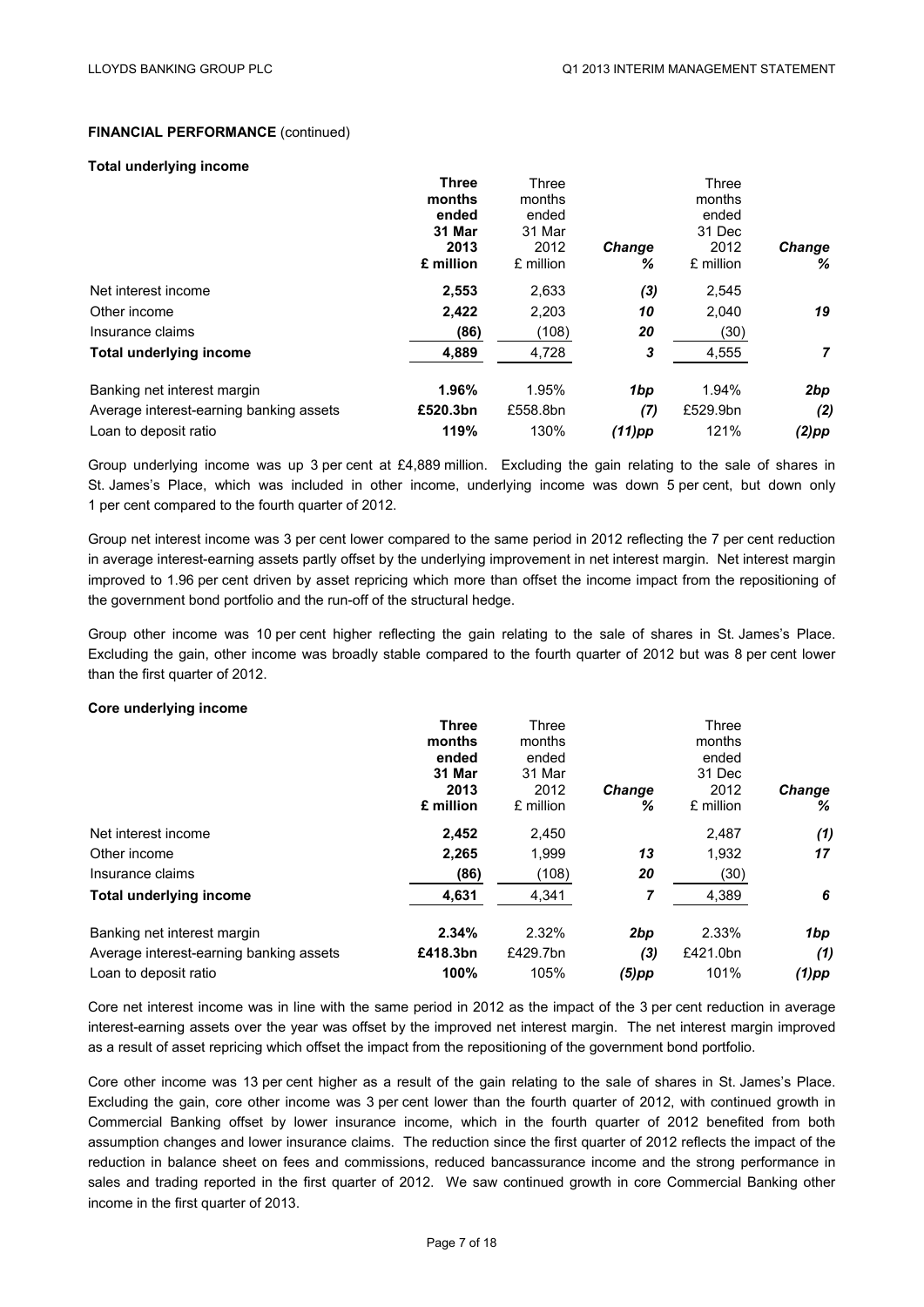#### **Total costs**

|                                        | <b>Three</b> | Three     |               | Three     |        |
|----------------------------------------|--------------|-----------|---------------|-----------|--------|
|                                        | months       | months    |               | months    |        |
|                                        | ended        | ended     |               | ended     |        |
|                                        | 31 Mar       | 31 Mar    |               | 31 Dec    |        |
|                                        | 2013         | 2012      | <b>Change</b> | 2012      | Change |
|                                        | £ million    | £ million | %             | £ million | %      |
| Core                                   | 2,269        | 2,353     | 4             | 2,341     | 3      |
| Non-core                               | 139          | 221       | 37            | 246       | 43     |
| <b>Total costs</b>                     | 2,408        | 2,574     | 6             | 2,587     | 7      |
| Simplification savings annual run-rate | 1,007        | 352       |               | 847       | 19     |

Total costs decreased 6 per cent compared to the same period in 2012 mainly as a result of savings from the Simplification programme. We now expect costs to be around £9.6 billion for the full year 2013, compared to our previous guidance of £9.8 billion, reflecting a reduction of £0.1 billion from the deconsolidation of St. James's Place and further cost savings, and around £9.15 billion for the full year 2014, assuming a Verde IPO in mid 2014.

Core total costs reduced by 4 per cent mainly driven by the benefits of the Simplification programme, partly offset by inflationary pressures and increased investment in the business. Non-core costs have fallen due to the significant reduction in non-core business we have achieved over the year.

As at 31 March 2013, we had realised annual run-rate savings of £1,007 million from our initiatives to simplify the Group, an increase of £160 million since 31 December 2012 and £655 million since 31 March 2012, with the Simplification programme contributing cost savings of £282 million in the three months to 31 March 2013. We remain confident of achieving our target of £1.9 billion of annual run-rate cost savings by the end of 2014.

#### **Impairment**

|                                              | <b>Three</b> | Three     |               | Three     |        |
|----------------------------------------------|--------------|-----------|---------------|-----------|--------|
|                                              | months       | months    |               | months    |        |
|                                              | ended        | ended     |               | ended     |        |
|                                              | 31 Mar       | 31 Mar    |               | 31 Dec    |        |
|                                              | 2013         | 2012      | <b>Change</b> | 2012      | Change |
|                                              | £ million    | £ million | ℅             | £ million | %      |
| Core                                         | 491          | 412       | (19)          | 568       | 14     |
| Non-core                                     | 511          | 1,245     | 59            | 710       | 28     |
| <b>Total impairment</b>                      | 1,002        | 1,657     | 40            | 1,278     | 22     |
| Impairment charge as a % of average advances |              |           |               |           |        |
| Core                                         | 0.51%        | 0.36%     | 15bp          | 0.50%     | 1bp    |
| Non-core                                     | 2.03%        | 3.71%     | (168)bp       | 2.80%     | (77)bp |
| Total impairment                             | 0.80%        | 1.14%     | (34)bp        | 0.96%     | (16)bp |

The impairment charge was 40 per cent lower than the same period in 2012, continuing the improvement we saw in 2012. Impaired loans as a percentage of closing advances reduced to 8.0 per cent at 31 March 2013, from 8.6 per cent at 31 December 2012, driven by improvements in Commercial Banking, and Wealth, Asset Finance and International and reflecting reductions in both the core and non-core books. Provisions as a percentage of impaired loans increased from 48.2 per cent at 31 December 2012 to 51.0 per cent at 31 March 2013, with increases in both the core and non-core books.

#### *Core impairment*

The 19 per cent increase in core impairment charge in the quarter compared to the same period in 2012 was primarily attributable to releases in the Commercial Banking portfolio during the first quarter of 2012 which were not repeated in the first quarter of 2013. The 14 per cent decrease against the fourth quarter of 2012 reflects a significant reduction in Commercial Banking impairments. The impairment charge as a percentage of average advances in the core business at 0.51 per cent is within our long-term target for the Group as a whole of 50 to 60 basis points.

#### *Non-core impairment*

The non-core impairment charge decreased 59 per cent to £511 million compared to the same period in 2012, driven by substantial reductions in the Commercial Banking and International portfolios. The 28 per cent decrease against the fourth quarter of 2012 was again driven by reductions in Commercial Banking impairments.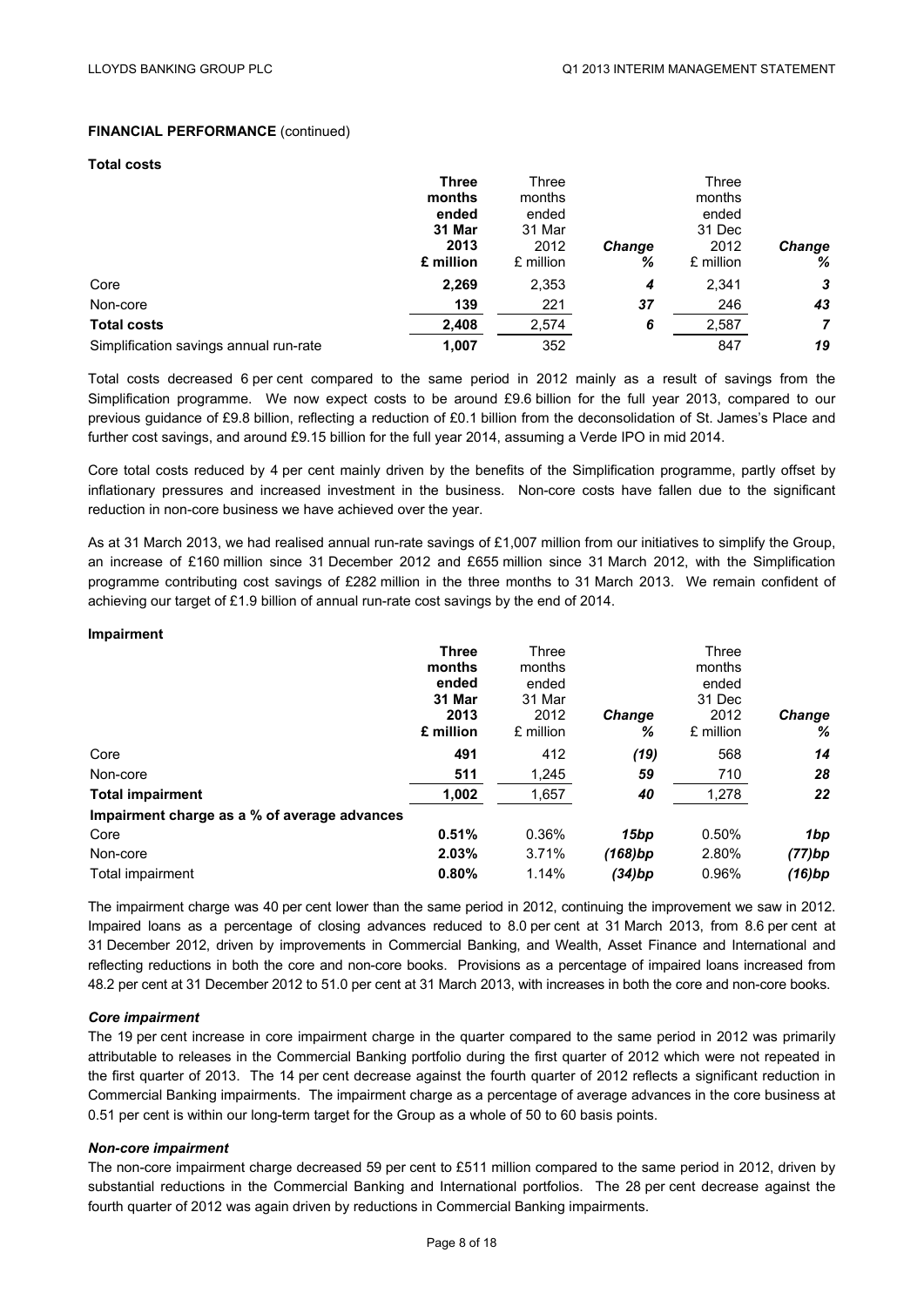#### **Statutory profit**

Statutory profit before tax was £2,040 million in the three months ended 31 March 2013. Further detail on the reconciliation of underlying to statutory results is included on page 15.

|                                            | <b>Three</b>    | Three             |        | Three             |        |
|--------------------------------------------|-----------------|-------------------|--------|-------------------|--------|
|                                            | months<br>ended | months<br>ended   |        | months<br>ended   |        |
|                                            | 31 Mar          | 31 Mar            |        | 31 Dec            |        |
|                                            | 2013            | 2012 <sup>1</sup> | Change | 2012 <sup>1</sup> | Change |
|                                            | £ million       | £ million         | %      | £ million         | %      |
| <b>Underlying profit</b>                   | 1,479           | 497               | 198    | 690               | 114    |
| Asset sales and volatile items:            |                 |                   |        |                   |        |
| Asset sales <sup>2</sup>                   | 823             | 122               |        | 1,248             | (34)   |
| Liability management                       | (87)            | 168               |        | (22)              |        |
| Own debt volatility                        | (19)            | (184)             | 90     | 71                |        |
| Other volatile items                       | (101)           | (15)              |        | 140               |        |
| Volatility arising in insurance businesses | 462             | 169               |        | 71                |        |
| Fair value unwind                          | (5)             | 30                |        | 438               |        |
|                                            | 1,073           | 290               |        | 1,946             | (45)   |
| Simplification and Verde costs             | (409)           | (269)             | (52)   | (515)             | 21     |
| Legacy items:                              |                 |                   |        |                   |        |
| Payment protection insurance provision     | -               | (375)             |        | (1,500)           |        |
| Other regulatory provisions                |                 |                   |        | (500)             |        |
|                                            |                 | (375)             |        | (2,000)           |        |
| Other items:                               |                 |                   |        |                   |        |
| Past service pensions credit               |                 | 258               |        |                   |        |
| Amortisation of purchased intangibles      | (103)           | (121)             | 15     | (120)             | 14     |
|                                            | (103)           | 137               |        | (120)             | 14     |
| Profit before tax - statutory              | 2,040           | 280               |        |                   |        |
| Taxation                                   | (500)           | (277)             | (81)   | (352)             | (42)   |
| Profit (loss) for the period               | 1,540           | 3                 |        | (351)             |        |
| Earnings (loss) per share                  | 2.2p            | 0.0 <sub>p</sub>  | 2.2p   | (0.5)p            | 2.7p   |

<sup>1</sup> Restated to reflect the implementation of IAS 19R and IFRS 10. See page 12.<br><sup>2</sup> Net of associated fair value unwind of £1,309 million (Q1 2012: £325 million).

#### **Asset sales**

Asset sales in the quarter included gains on government securities of £776 million. The Group has now largely completed its actions to rebalance and reduce holdings afforded by the low yields on these securities. Also included are losses from asset sales of £1,262 million, principally relating to the run-down of the non-core portfolios, which have been more than offset by a related fair value unwind of £1,309 million.

#### **Volatility arising in insurance businesses**

The Group's statutory result before tax is affected by insurance volatility, caused by movements in financial markets, and policyholder interests volatility, which primarily reflects the gross up of policyholder tax included in the Group tax charge. In the first three months of 2013, the statutory result included £462 million of positive insurance and policyholder interests volatility (31 March 2012: £169 million), reflecting the rise in equity markets in the period.

#### **Simplification and Verde costs**

The costs of the Simplification programme in the first quarter of 2013 were £214 million, with a total of £1,075 million spent to date. These costs related to severance, IT and business costs of implementation. A further 1,890 FTE role reductions were announced in the first quarter of 2013, taking the total to 8,880 since the start of the programme. Verde costs in the first quarter of 2013 were £195 million and from inception to the end of March 2013 totalled £977 million.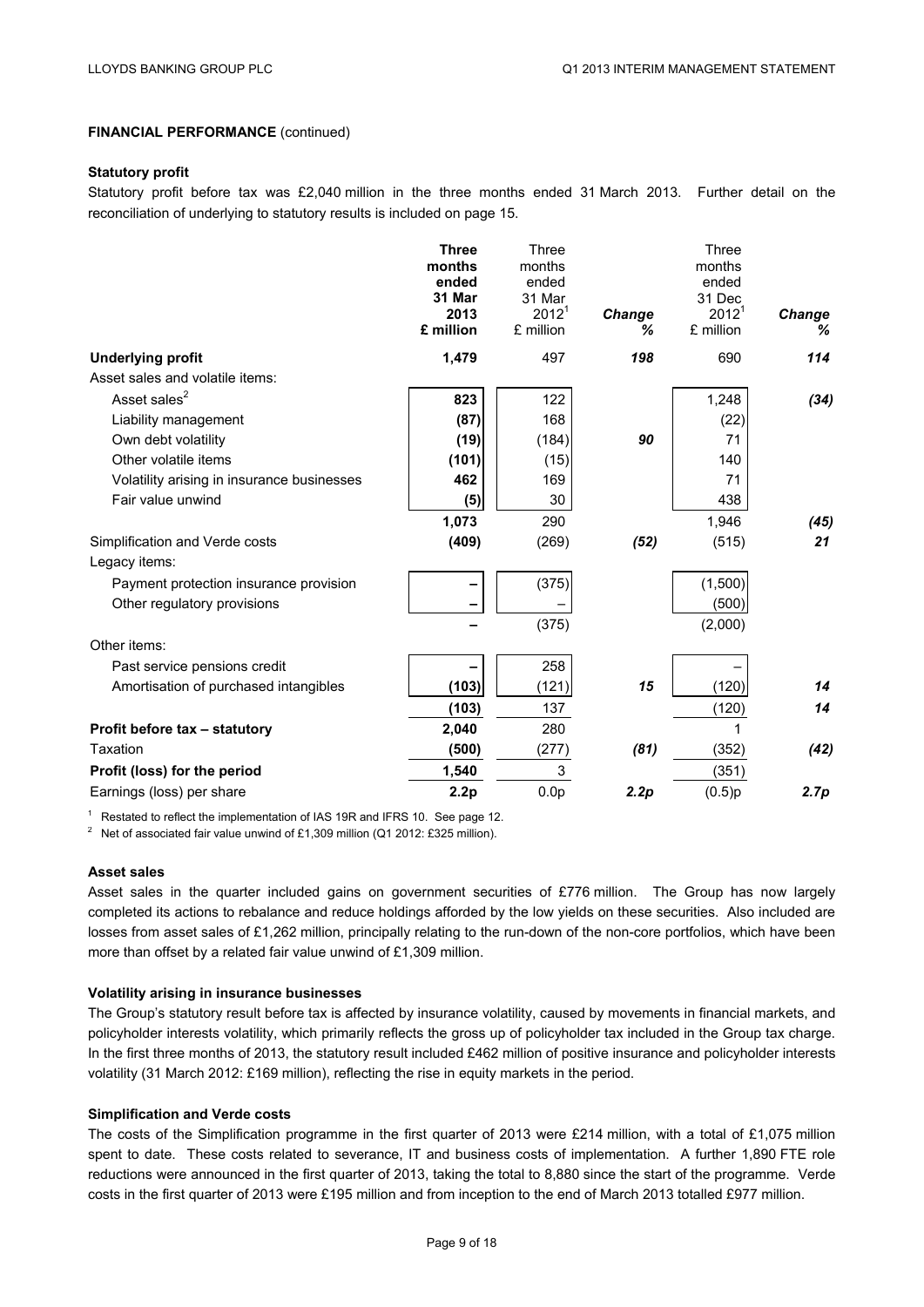#### **Payment protection insurance provision**

No further PPI provision has been taken in the first quarter of 2013. The volume of PPI complaints has continued to fall in line with expectations with average weekly complaints now at approximately 15,000, down 28 per cent on the last quarter and less than half the level experienced in the second quarter of 2012. Total costs incurred in the first quarter were £586 million, including approximately £180 million of related administration costs. Costs in the first half will now be marginally higher than expected due to the acceleration of the settlement of cases currently held with the Financial Ombudsman Service and one off VAT payments. As previously forecast we continue to expect monthly costs to decline in the second half of the year.

#### **Taxation**

The tax charge for the first three months of 2013 was £500 million. This reflects a marginally higher effective tax rate than the UK statutory rate primarily due to a policyholder tax charge, which is partially offset by exempt gains or gains covered by capital losses.

#### **Balance sheet**

#### **Funding and liquidity**

The Group loan to deposit ratio has improved from 121 per cent at 31 December 2012 to 119 per cent. The core loan to deposit ratio improved to 100 per cent from 101 per cent at 31 December 2012.

| At       | At       |               |
|----------|----------|---------------|
| 31 Mar   | 31 Dec   | <b>Change</b> |
| 2013     | 2012     | %             |
| £528.8bn | £535.4bn | (1)           |
| £92.1bn  | £98.4bn  | (6)           |
| £428.2bn | £422.5bn | 1             |
| £162.1bn | £169.6bn | (4)           |
| £50.9bn  | £50.6bn  | 1             |
| £30.6bn  | £31.0bn  | (1)           |
| 31.4%    | 29.8%    | 1.6pp         |
| 119%     | 121%     | $(2)$ pp      |
| 100%     | 101%     | $(1)$ pp      |
| £81.3bn  | £87.6bn  | (7)           |
| £113.3bn | £117.1bn | (3)           |
|          |          |               |

<sup>1</sup> Excluding repos of £3.0 billion (31 December 2012: £4.4 billion) (all core).<br><sup>2</sup> Loans and advances to customers excluding reverse repos divided by customer deposits excluding repos.

In the first three months of 2013, we further reduced our non-core portfolio by £6.3 billion to £92.1 billion. The reductions included £3 billion in treasury assets and £2 billion in UK commercial real estate and reductions in Ireland, Asset Finance, Acquisition Finance and Shipping. They continue to be managed in a capital efficient manner, and were capital-accretive. In addition, in April we agreed the sale of our Spanish retail operations which will lead to a further reduction of £1.5 billion in non-core assets.

Customer deposits increased 1 per cent in the first quarter of 2013, primarily driven by higher deposits in Retail and growth in Transaction Banking in Commercial Banking.

Wholesale funding has reduced by 4 per cent since 31 December 2012 to £162.1 billion. Our short-term wholesale funding remained stable at £50.9 billion (31 December 2012: £50.6 billion). Wholesale funding with a maturity of less than one year at 31 March 2013 was 31.4 per cent, compared to 29.8 per cent at 31 December 2012.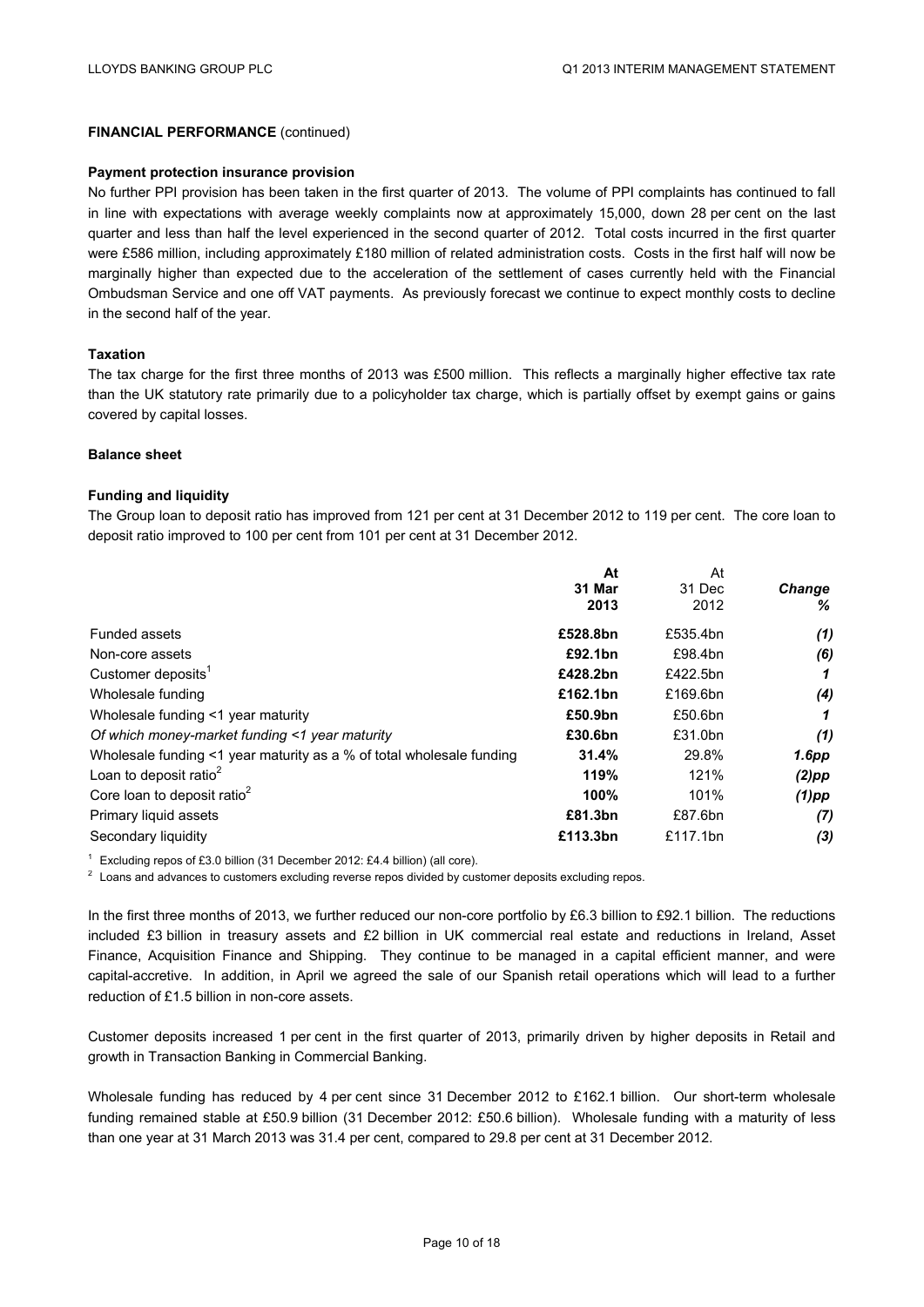Our liquidity position remains strong, with primary liquid assets of £81.3 billion at 31 March 2013 (31 December 2012: £87.6 billion). The reduction of non-core assets combined with continued growth in customer deposits has enabled a further reduction in wholesale funding and the repayment of £8 billion of our Long Term Refinancing Operation funding from the European Central Bank. Primary liquid assets represent approximately 2.5 times our money-market funding and are approximately 1.6 times our aggregate wholesale funding with a maturity of less than one year, providing a substantial buffer in the event of market dislocation. In addition to primary liquid assets, we have significant secondary liquidity holdings of £113.3 billion. Our total liquid assets represent approximately 3.8 times our aggregate wholesale funding with a maturity of less than one year.

#### **Risk-weighted assets and capital ratios**

| At       | At       |               |
|----------|----------|---------------|
| 31 Mar   | 31 Dec   | <b>Change</b> |
| 2013     | 2012     | %             |
| £302.5bn | £310.3bn | (3)           |
| £65.6bn  | £72.9bn  | (10)          |
| 12.5%    | 12.0%    | $0.5$ pp      |
| 12.6%    | 13.8%    | $(1.2)$ pp    |
| 17.8%    | 17.3%    | $0.5$ pp      |
| 8.1%     | 8.1%     |               |
|          |          |               |

 $1$  31 December 2012 comparatives have not been restated to reflect the implementation of IAS 19R and IFRS10.

The Group's core tier 1 capital ratio increased to 12.5 per cent at the end of March 2013 from 12.0 per cent at the end of December 2012, principally driven by a reduction in risk-weighted assets, underlying profit including the gain relating to the sale of shares in St. James's Place, and the gain on sale of government bonds partially offset by tax and the adverse impact of £1.2 billion from the implementation of pension accounting changes (IAS 19R).

The Group's estimated pro forma fully loaded CRD IV core tier 1 ratio was unchanged at 8.1 per cent. The 60 basis points adverse impact of the pension scheme accounting changes has been offset by reduced risk-weighted assets and trading profits and also reflects the £350 million issuance of share capital. The Group expects this ratio to improve through the rest of 2013 and into 2014, based on underlying performance and anticipated management actions, and we expect our estimated pro forma fully loaded CRD IV core tier 1 ratio to be above 9 per cent by the end of 2013 and above 10 per cent by the end of 2014.

The estimated pro forma fully loaded CRD IV core tier 1 ratio reflects estimates of the impact of the rules laid out in the latest draft of CRD IV published by the European Commission.

The Group has a strong capital position. Whilst the Bank of England's Financial Policy Committee (FPC) has stated that major UK banks and building societies had an aggregate capital shortfall at end 2012 of around £25 billion, the Group is awaiting the outcome of the consideration of the FPC's recommendations by the Prudential Regulatory Authority Board. Given our strongly capital generative core business and continued progress in increasing capital and reducing risk through non-core asset disposals, we continue to be confident in our capital position.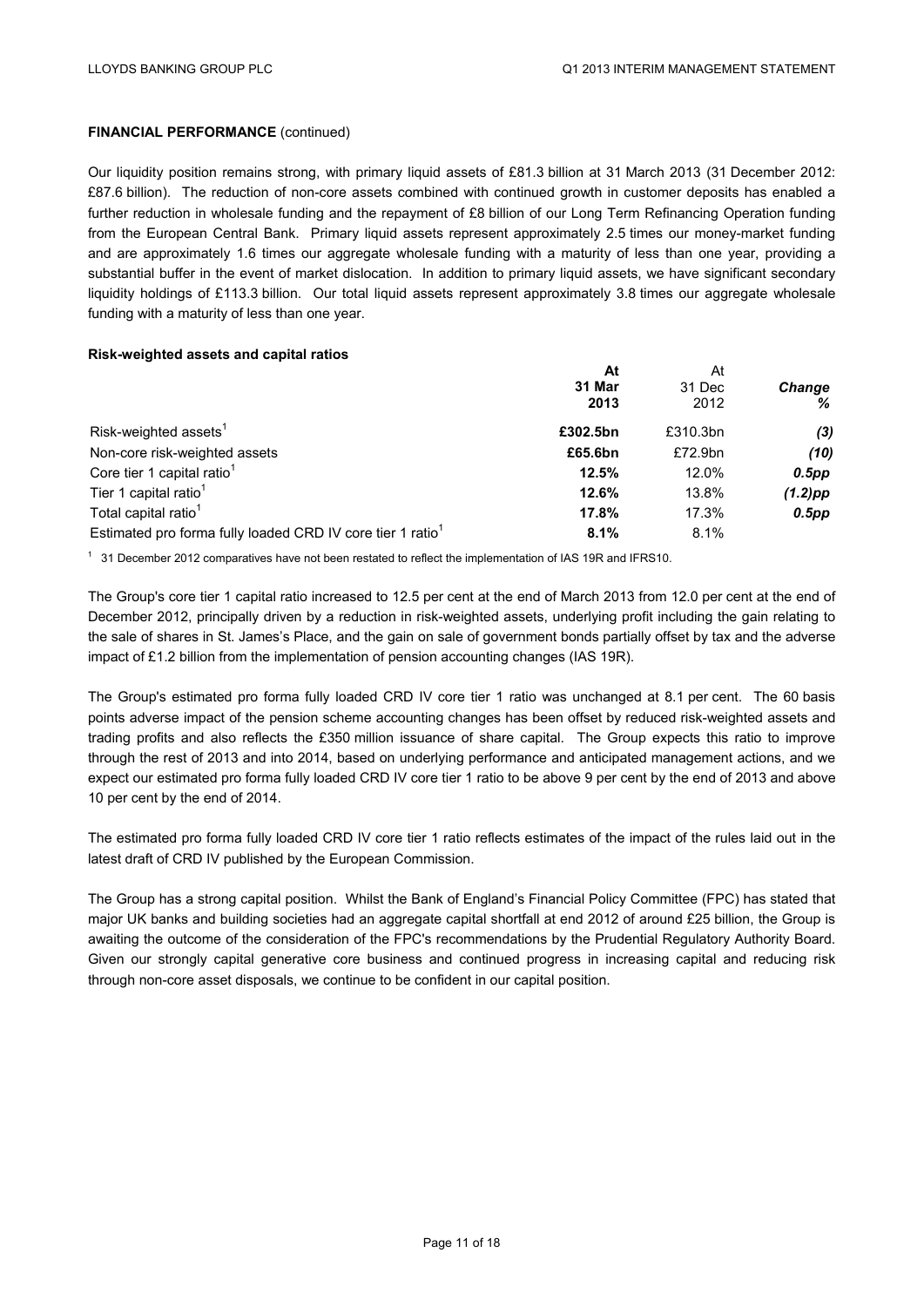#### **STATUTORY CONSOLIDATED INCOME STATEMENT (UNAUDITED)**

|                                                   | <b>Three</b>   | Three                       | Three                       |
|---------------------------------------------------|----------------|-----------------------------|-----------------------------|
|                                                   | months         | months                      | months                      |
|                                                   | ended          | ended                       | ended                       |
|                                                   | 31 Mar<br>2013 | 31 Mar<br>2012 <sup>1</sup> | 31 Dec<br>2012 <sup>1</sup> |
|                                                   | £ million      | £ million                   | £ million                   |
|                                                   |                |                             |                             |
| Interest and similar income                       | 5,383          | 6,075                       | 5,632                       |
| Interest and similar expense                      | (4,926)        | (4, 787)                    | (3, 412)                    |
| Net interest income                               | 457            | 1,288                       | 2,220                       |
| Fee and commission income                         | 1,158          | 1,171                       | 1,115                       |
| Fee and commission expense                        | (405)          | (407)                       | (356)                       |
| Net fee and commission income                     | 753            | 764                         | 759                         |
| Net trading income                                | 12,893         | 6,716                       | 3,985                       |
| Insurance premium income                          | 2,105          | 2,100                       | 2,069                       |
| Other operating income                            | 1,858          | 1,011                       | 2,171                       |
| Other income                                      | 17,609         | 10,591                      | 8,984                       |
| <b>Total income</b>                               | 18,066         | 11,879                      | 11,204                      |
| Insurance claims                                  | (12, 167)      | (6,998)                     | (4, 595)                    |
| Total income, net of insurance claims             | 5,899          | 4,881                       | 6,609                       |
| Regulatory provisions                             |                | (375)                       | (1,950)                     |
| Other operating expenses                          | (3,000)        | (2,771)                     | (3, 287)                    |
| <b>Total operating expenses</b>                   | (3,000)        | (3, 146)                    | (5, 237)                    |
| <b>Trading surplus</b>                            | 2,899          | 1,735                       | 1,372                       |
| Impairment                                        | (859)          | (1, 455)                    | (1, 371)                    |
| <b>Profit before tax</b>                          | 2,040          | 280                         | 1                           |
| Taxation                                          | (500)          | (277)                       | (352)                       |
| Profit (loss) for the period                      | 1,540          | 3                           | (351)                       |
| Profit attributable to non-controlling interests  | 15             | 8                           | 33                          |
| Profit (loss) attributable to equity shareholders | 1,525          | (5)                         | (384)                       |
| Profit (loss) for the period                      | 1,540          | 3                           | (351)                       |
| Basic earnings (loss) per share                   | 2.2p           | 0.0 <sub>p</sub>            | (0.5)p                      |
| Diluted earnings (loss) per share                 | 2.2p           | 0.0 <sub>p</sub>            | (0.5)p                      |
|                                                   |                |                             |                             |

<sup>1</sup> Restated to reflect the implementation of IAS 19R and IFRS 10. See below.

#### **Restatements to reflect new accounting standards effective from 1 January 2013**

Comparative financial information has been restated following the adoption of the following new accounting standards effective from 1 January 2013:

Amendments to IAS 19 *Employee Benefits* (IAS 19R). The main change is that actuarial gains and losses in respect of defined benefit pension schemes are no longer permitted to be deferred using the corridor approach and must be recognised immediately in other comprehensive income. In addition, IAS 19R requires a net interest amount to be calculated by applying the discount rate to the net defined benefit liability or asset, in place of the interest cost on scheme liabilities and the expected return on scheme assets. The effect of applying this amended standard at 1 January 2013 was the recognition of previously unrecognised actuarial losses of £2.7 billion and deferred tax assets of £0.6 billion, leading to a reduction in shareholders' equity of £2.1 billion. The changes to the calculation of the income statement charge have decreased profit after tax for Q1 2013 by £1 million (Q1 2012: £10 million).

IFRS 10 *Consolidated Financial Statements*. This new standard establishes the principles to determine whether one entity controls another; where such control exists the controlling entity is required to consolidate the other entity in its financial statements. The adoption of IFRS 10 has required the Group to consolidate certain entities that were previously not consolidated and deconsolidate certain entities that were previously consolidated. The effect of applying IFRS 10 at 1 January 2013 was to recognise an increase in total assets and total liabilities of £10.2 billion with no resulting change in shareholders' equity and no impact on profit after tax for Q1 2013 (Q1 2012: £nil).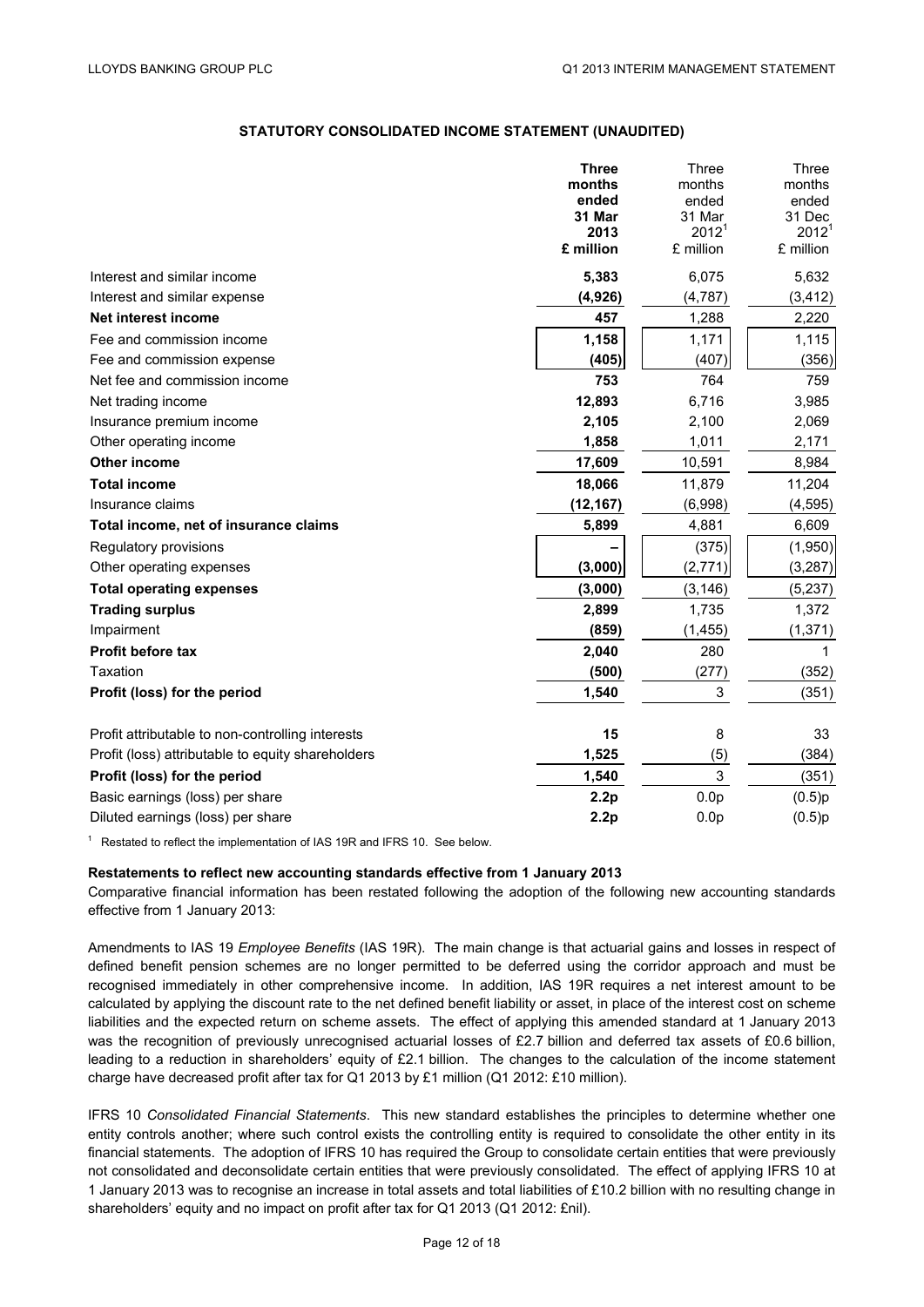# **SUMMARY CONSOLIDATED BALANCE SHEET (UNAUDITED)**

| <b>Assets</b>                                                                | At<br>31 Mar<br>2013<br>£ million | At<br>31 Dec<br>2012 <sup>1</sup><br>£ million |
|------------------------------------------------------------------------------|-----------------------------------|------------------------------------------------|
| Cash and balances at central banks                                           | 67,131                            | 80,298                                         |
| Trading and other financial assets at fair value through profit or loss      | 135,801                           | 160,620                                        |
| Derivative financial instruments                                             | 55,490                            | 56,557                                         |
| Loans and receivables:                                                       |                                   |                                                |
| Loans and advances to banks                                                  | 32,003                            | 32,757                                         |
| Loans and advances to customers                                              | 512,027                           | 517,225                                        |
| Debt securities                                                              | 3,638                             | 5,273                                          |
|                                                                              | 547,668                           | 555,255                                        |
| Available-for-sale financial assets                                          | 32,008                            | 31,374                                         |
| Other assets                                                                 | 59,429                            | 50,117                                         |
| <b>Total assets</b>                                                          | 897,527                           | 934,221                                        |
| <b>Liabilities</b>                                                           |                                   |                                                |
| Deposits from banks                                                          | 19,640                            | 38,405                                         |
| Customer deposits                                                            | 431,156                           | 426,912                                        |
| Trading and other financial liabilities at fair value through profit or loss | 38,302                            | 33,392                                         |
| Derivative financial instruments                                             | 47,505                            | 48,676                                         |
| Debt securities in issue                                                     | 111,414                           | 117,253                                        |
| Liabilities arising from insurance and investment contracts                  | 115,563                           | 137,592                                        |
| Subordinated liabilities                                                     | 34,008                            | 34,092                                         |
| <b>Other liabilities</b>                                                     | 56,458                            | 55,318                                         |
| <b>Total liabilities</b>                                                     | 854,046                           | 891,640                                        |
| <b>Total equity</b>                                                          | 43,481                            | 42,581                                         |
| <b>Total equity and liabilities</b>                                          | 897,527                           | 934,221                                        |

<sup>1</sup> Restated to reflect the implementation of IAS 19R and IFRS 10. See page 12.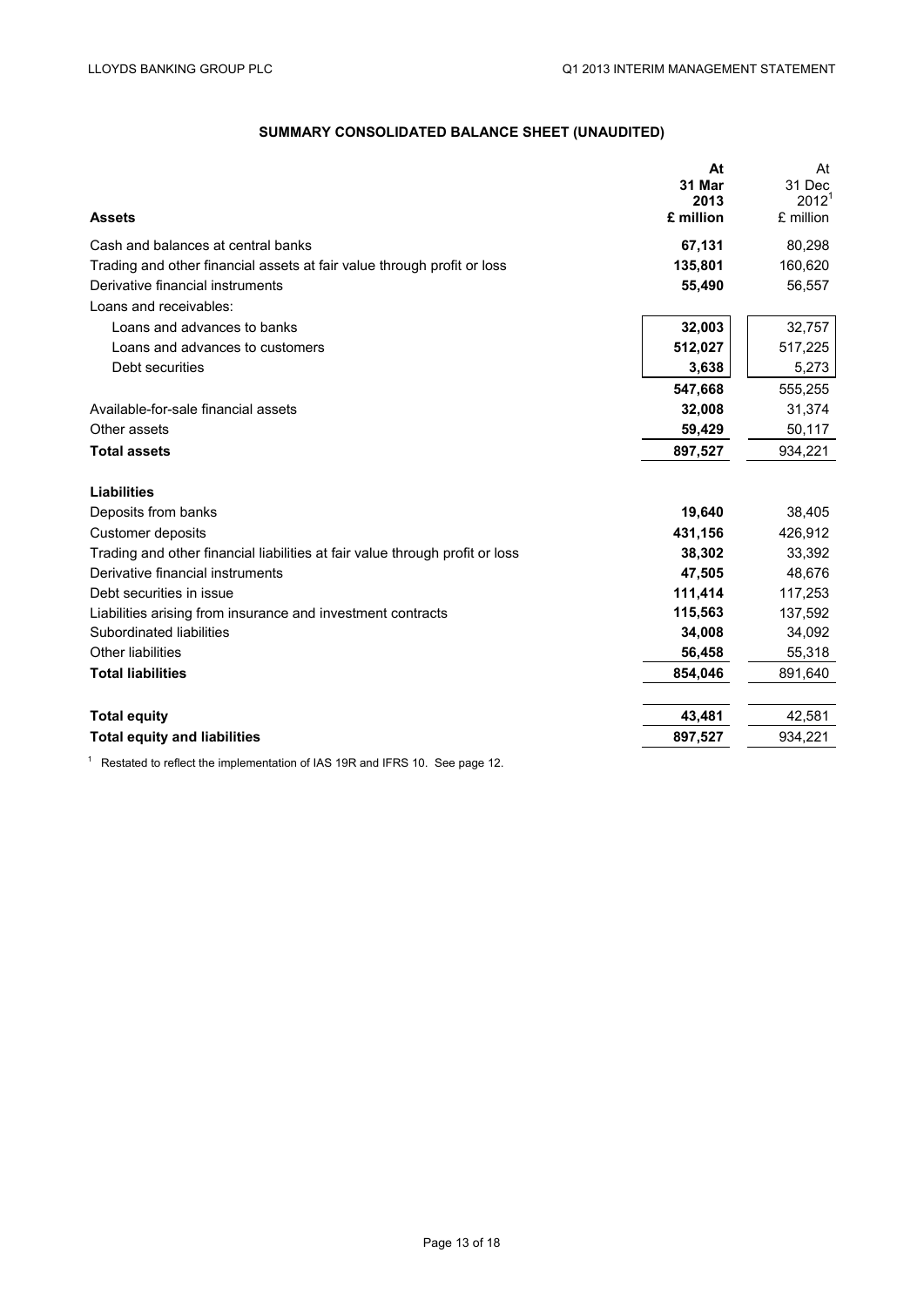# **APPENDIX 1**

# **QUARTERLY UNDERLYING BASIS INFORMATION**

| Group                                        | Quarter<br>ended<br>31 Mar<br>2013<br>£ million | Quarter<br>ended<br>31 Dec<br>$2012^1$<br>£ million | Quarter<br>ended<br>30 Sept<br>$2012^1$<br>£ million | Quarter<br>ended<br>30 June<br>$2012^1$<br>£ million | Quarter<br>ended<br>31 Mar<br>2012 <sup>1</sup><br>£ million |
|----------------------------------------------|-------------------------------------------------|-----------------------------------------------------|------------------------------------------------------|------------------------------------------------------|--------------------------------------------------------------|
| Net interest income                          | 2,553                                           | 2,545                                               | 2,575                                                | 2,582                                                | 2,633                                                        |
| Other income                                 | 2,422                                           | 2,040                                               | 2,112                                                | 2,061                                                | 2,203                                                        |
| Insurance claims                             | (86)                                            | (30)                                                | (102)                                                | (125)                                                | (108)                                                        |
| <b>Total underlying income</b>               | 4,889                                           | 4,555                                               | 4,585                                                | 4,518                                                | 4,728                                                        |
| Total costs                                  | (2,408)                                         | (2,587)                                             | (2, 492)                                             | (2, 471)                                             | (2,574)                                                      |
| Impairment                                   | (1,002)                                         | (1,278)                                             | (1, 262)                                             | (1,500)                                              | (1,657)                                                      |
| <b>Underlying profit</b>                     | 1,479                                           | 690                                                 | 831                                                  | 547                                                  | 497                                                          |
| Banking net interest margin                  | 1.96%                                           | 1.94%                                               | 1.93%                                                | 1.91%                                                | 1.95%                                                        |
| Impairment charge as a % of average advances | 0.80%                                           | 0.96%                                               | 0.93%                                                | 1.05%                                                | 1.14%                                                        |
| Return on risk-weighted assets               | 1.96%                                           | 0.87%                                               | 1.01%                                                | 0.65%                                                | 0.57%                                                        |

<sup>1</sup> Restated to reflect the implementation of IAS 19R and IFRS 10. See page 12.

| Core                                         | Quarter<br>ended<br>31 Mar<br>2013<br>£ million | Quarter<br>ended<br>31 Dec<br>$2012^1$<br>£ million | Quarter<br>ended<br>30 Sept<br>$2012^1$<br>£ million | Quarter<br>ended<br>30 June<br>$2012^1$<br>£ million | Quarter<br>ended<br>31 Mar<br>2012 <sup>1</sup><br>£ million |
|----------------------------------------------|-------------------------------------------------|-----------------------------------------------------|------------------------------------------------------|------------------------------------------------------|--------------------------------------------------------------|
| Net interest income                          | 2,452                                           | 2,487                                               | 2,459                                                | 2,472                                                | 2,450                                                        |
| Other income                                 | 2,265                                           | 1,932                                               | 1,963                                                | 1,888                                                | 1,999                                                        |
| Insurance claims                             | (86)                                            | (30)                                                | (102)                                                | (125)                                                | (108)                                                        |
| <b>Total underlying income</b>               | 4,631                                           | 4,389                                               | 4,320                                                | 4,235                                                | 4,341                                                        |
| Total costs                                  | (2, 269)                                        | (2,341)                                             | (2, 246)                                             | (2,314)                                              | (2, 353)                                                     |
| Impairment                                   | (491)                                           | (568)                                               | (373)                                                | (566)                                                | (412)                                                        |
| <b>Underlying profit</b>                     | 1,871                                           | 1,480                                               | 1,701                                                | 1,355                                                | 1,576                                                        |
| Banking net interest margin                  | 2.34%                                           | 2.33%                                               | 2.32%                                                | 2.32%                                                | 2.32%                                                        |
| Impairment charge as a % of average advances | 0.51%                                           | 0.50%                                               | 0.36%                                                | 0.52%                                                | 0.36%                                                        |
| Return on risk-weighted assets               | 3.20%                                           | 2.47%                                               | 2.83%                                                | 2.26%                                                | 2.61%                                                        |

<sup>1</sup> Restated to reflect the implementation of IAS 19R and IFRS 10. See page 12.

| Non-core                                     | Quarter<br>ended<br>31 Mar<br>2013<br>£ million | Quarter<br>ended<br>31 Dec<br>2012<br>£ million | Quarter<br>ended<br>30 Sept<br>2012<br>£ million | Quarter<br>ended<br>30 June<br>2012<br>£ million | Quarter<br>ended<br>31 Mar<br>2012<br>£ million |
|----------------------------------------------|-------------------------------------------------|-------------------------------------------------|--------------------------------------------------|--------------------------------------------------|-------------------------------------------------|
| Net interest income                          | 101                                             | 58                                              | 116                                              | 110                                              | 183                                             |
| Other income                                 | 157                                             | 108                                             | 149                                              | 173                                              | 204                                             |
| Insurance claims                             | $\overline{\phantom{0}}$                        |                                                 |                                                  |                                                  |                                                 |
| <b>Total underlying income</b>               | 258                                             | 166                                             | 265                                              | 283                                              | 387                                             |
| Total costs                                  | (139)                                           | (246)                                           | (246)                                            | (157)                                            | (221)                                           |
| Impairment                                   | (511)                                           | (710)                                           | (889)                                            | (934)                                            | (1, 245)                                        |
| <b>Underlying loss</b>                       | (392)                                           | (790)                                           | (870)                                            | (808)                                            | (1,079)                                         |
| Banking net interest margin                  | 0.44%                                           | 0.37%                                           | 0.49%                                            | 0.50%                                            | 0.70%                                           |
| Impairment charge as a % of average advances | 2.03%                                           | 2.80%                                           | 3.08%                                            | 2.88%                                            | 3.71%                                           |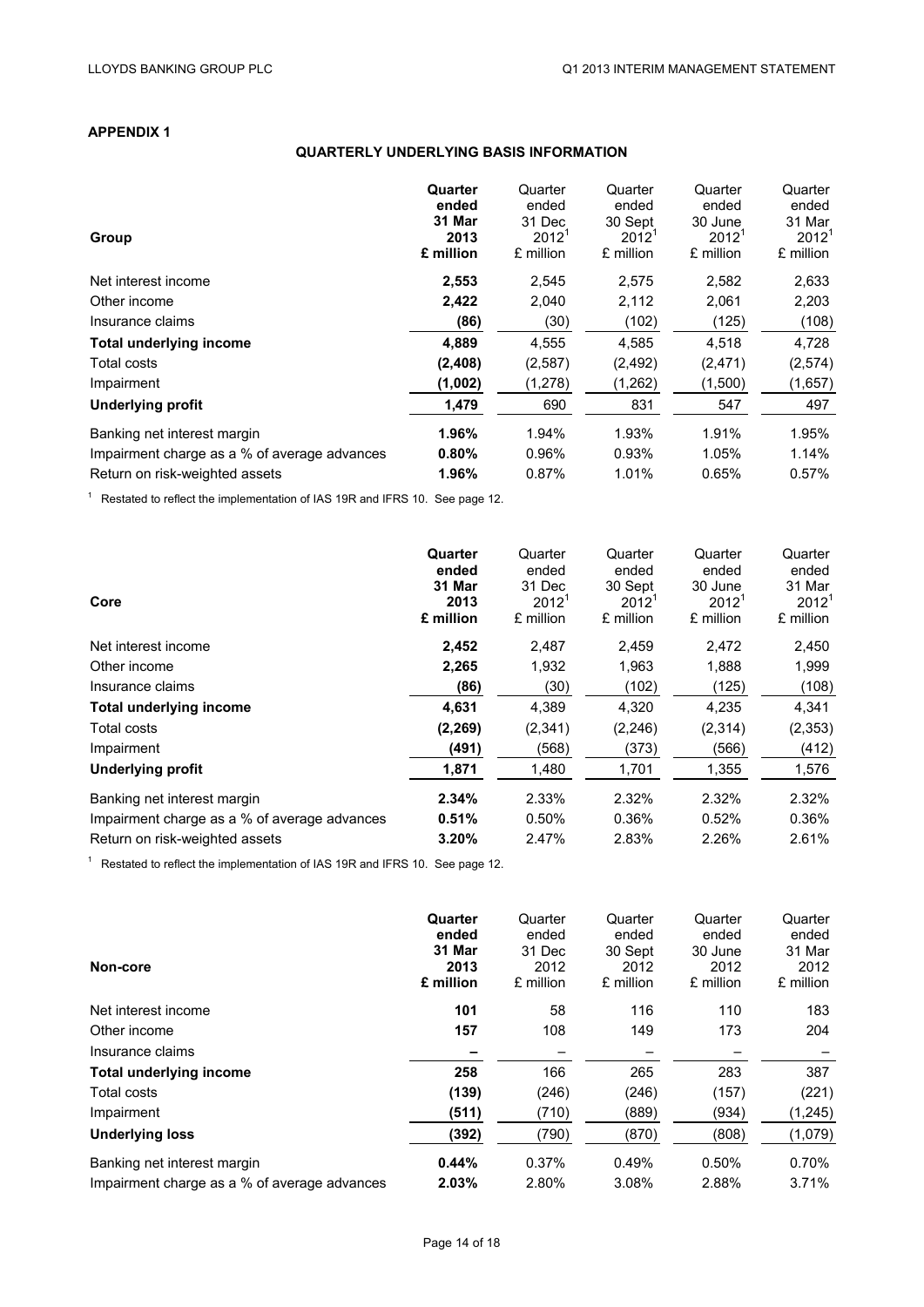# **APPENDIX 2**

#### **BASIS OF PREPARATION OF UNDERLYING BASIS INFORMATION**

The tables below set out a reconciliation from the published statutory results to the underlying basis results:

|                                     | <b>Removal of:</b>             |                                                                                     |                                                                  |                                    |                                                          |              |                                      |  |
|-------------------------------------|--------------------------------|-------------------------------------------------------------------------------------|------------------------------------------------------------------|------------------------------------|----------------------------------------------------------|--------------|--------------------------------------|--|
| Three months ended<br>31 March 2013 | Lloyds<br><b>Banking</b><br>£m | <b>Acquisition</b><br>Group related and<br>statutory other items <sup>1</sup><br>£m | <b>Volatility</b><br>arising in<br>insurance<br>businesses<br>£m | <b>Insurance</b><br>gross up<br>£m | Legal and<br>regulatory<br>provisions <sup>2</sup><br>£m | unwind<br>£m | Fair value Underlying<br>basis<br>£m |  |
| Net interest income                 | 457                            | (39)                                                                                |                                                                  | 1.975                              |                                                          | 160          | 2,553                                |  |
| Other income                        | 17,609                         | (598)                                                                               | (462)                                                            | (14, 115)                          |                                                          | (12)         | 2,422                                |  |
| Insurance claims                    | (12,167)                       |                                                                                     |                                                                  | 12,081                             |                                                          |              | (86)                                 |  |
| <b>Total underlying income</b>      | 5.899                          | (637)                                                                               | (462)                                                            | (59)                               |                                                          | 148          | 4,889                                |  |
| Operating expenses <sup>3</sup>     | (3,000)                        | 512                                                                                 |                                                                  | 59                                 |                                                          | 21           | (2, 408)                             |  |
| Impairment                          | (859)                          | 21                                                                                  |                                                                  |                                    |                                                          | (164)        | (1,002)                              |  |
| Profit (loss)                       | 2,040                          | (104)                                                                               | (462)                                                            |                                    |                                                          | 5            | 1,479                                |  |

|                                 |                |                          |            | Removal of: |            |            |            |
|---------------------------------|----------------|--------------------------|------------|-------------|------------|------------|------------|
|                                 | Lloyds         |                          | Volatility |             |            |            |            |
|                                 | <b>Banking</b> | Acquisition              | arising in |             | Legal and  |            |            |
| Three months ended              | Group          | related and              | insurance  | Insurance   | regulatory | Fair value | Underlying |
| 31 December 2012 <sup>4</sup>   | statutory      | other items <sup>1</sup> | businesses | gross up    | provisions | unwind     | basis      |
|                                 | £m             | £m                       | £m         | £m          | £m         | £m         | £m         |
| Net interest income             | 2,220          | (119)                    |            | 670         |            | (227)      | 2,545      |
| Other income                    | 8,984          | (1,638)                  | (72)       | (5,281)     | 50         | (3)        | 2,040      |
| Insurance claims                | (4, 595)       |                          |            | 4,565       |            |            | (30)       |
| Total underlying income         | 6,609          | (1,757)                  | (71)       | (46)        | 50         | (230)      | 4,555      |
| Operating expenses <sup>3</sup> | (5,237)        | 635                      |            | 46          | 1,950      | 19         | (2,587)    |
| Impairment                      | (1, 371)       | 320                      |            |             |            | (227)      | (1, 278)   |
| Profit (loss)                   |                | (802)                    | (71)       |             | 2,000      | (438)      | 690        |

|                                 | Removal of:    |             |            |           |                         |            |            |
|---------------------------------|----------------|-------------|------------|-----------|-------------------------|------------|------------|
|                                 | Lloyds         |             | Volatility |           |                         |            |            |
|                                 | <b>Banking</b> | Acquisition | arising in |           | Legal and               |            |            |
| Three months ended              | Group          | related and | insurance  | Insurance | regulatory              | Fair value | Underlying |
| 31 March 2012 <sup>4</sup>      | statutory      | other items | businesses | gross up  | provisions <sup>4</sup> | unwind     | basis      |
|                                 | £m             | £m          | £m         | £m        | £m                      | £m         | £m         |
| Net interest income             | 1,288          | (107)       | (3)        | 1,240     |                         | 215        | 2,633      |
| Other income                    | 10,591         | 16          | (166)      | (8, 176)  |                         | (62)       | 2,203      |
| Insurance claims                | (6,998)        |             |            | 6,890     |                         |            | (108)      |
| Total underlying income         | 4,881          | (91)        | (169)      | (46)      |                         | 153        | 4,728      |
| Operating expenses <sup>3</sup> | (3, 146)       | 132         |            | 46        | 375                     | 19         | (2, 574)   |
| Impairment                      | (1, 455)       |             |            |           |                         | (202)      | (1,657)    |
| Profit (loss)                   | 280            | 41          | (169)      |           | 375                     | (30)       | 497        |

<sup>1</sup> Comprises the effects of asset sales (Q1 2013: gain of £823 million; Q4 2012: gain of £1,248 million; Q1 2012: gain of £122 million), volatile items (Q1 2013: loss of £120 million; Q4 2012: gain of £211 million; Q1 2012: loss of £199 million), liability management (Q1 2013: loss of £87 million; Q4 2012: loss of £22 million; Q1 2012: gain of £168 million), Simplification costs related to severance, IT and business costs of implementation (Q1 2013: £214 million; Q4 2012: £344 million; Q1 2012: £161 million), Verde costs (Q1 2013: £195 million; Q4 2012: £171 million; Q1 2012: £108 million); the amortisation of purchased intangibles (Q1 2013: £103 million; Q4 2012: £120 million; Q1 2012: £2121 million; Q1 2012: £120 million; Q1 2012: £120 million; Q1 2012: £121 million) a

<sup>2</sup> Comprises the payment protection insurance provision (Q1 2013: £nil; Q4 2012: £1,500 million; Q1 2012 £375 million) and other regulatory provisions (Q1 2013: £nil; Q4 2012: £500 million; Q1 2012: £nil).

 $\frac{3}{2}$  On an underlying basis this is described as total costs.<br>4 Restated to reflect the implementation of IAS 19R and IFRS 10. See page 12.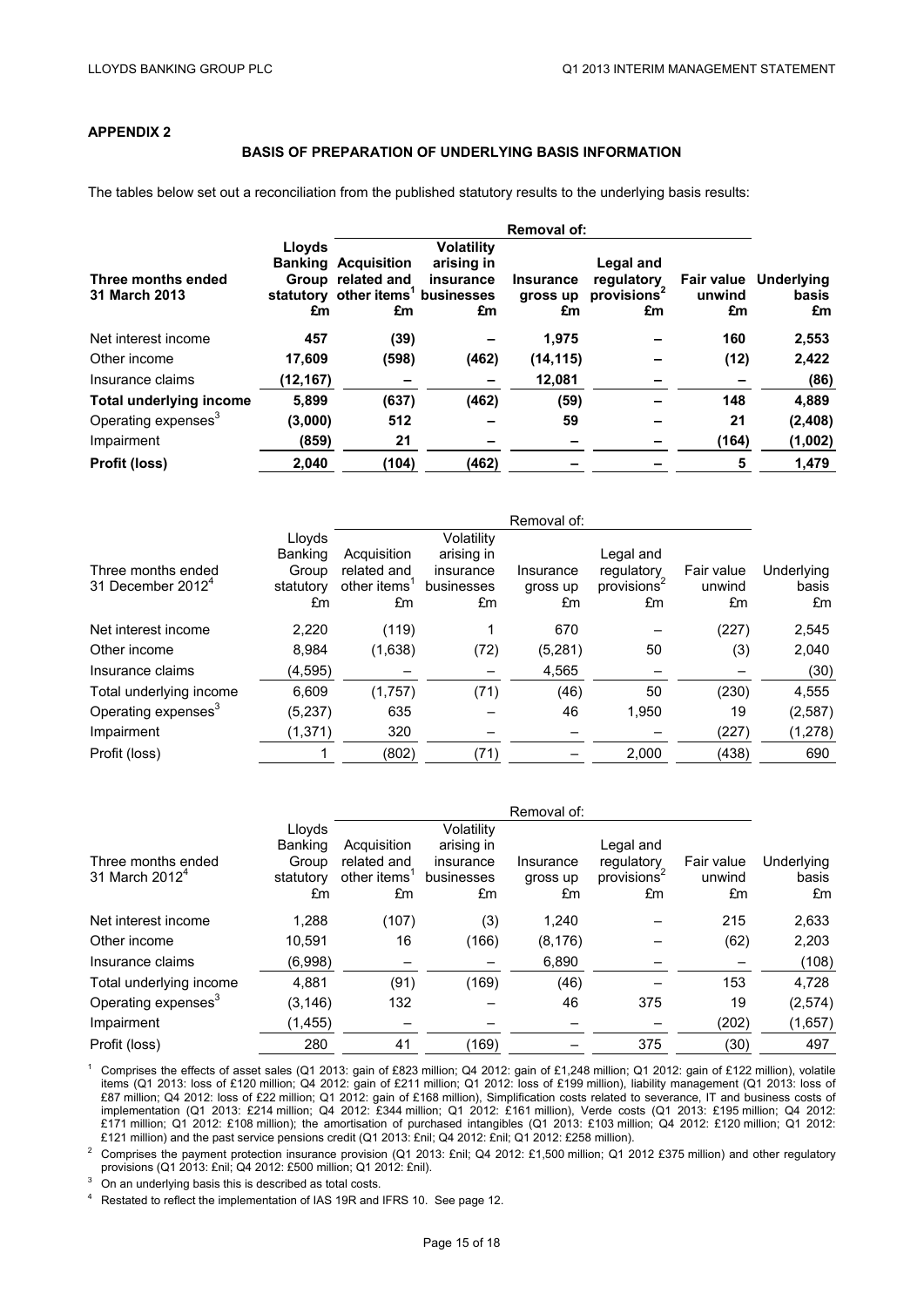# **APPENDIX 3**

#### **EXPOSURES TO EUROZONE COUNTRIES**

The following section summarises the Group's direct exposure to certain European countries. The exposures comprise on-balance sheet exposures based on their balance sheet carrying values and off-balance sheet exposures, and are based on the country of domicile of the counterparty, other than asset-backed securities which are based on the location of the underlying assets.

The Group manages its exposures to individual countries through authorised country limits which take into account economic, financial, political and social factors. In addition, the Group manages its direct risks to the selected countries by establishing and monitoring risk limits for individual banks, financial institutions and corporates. We take into account indirect risk, where we have determined that our counterparties have material direct exposures to the selected countries.

The profiles of banks, financial institutions and corporates are monitored on a regular basis and exposures managed accordingly.

The Group Financial Stability Forum has been established in order to monitor developments within the Eurozone, carry out stress testing through detailed scenario analysis and complete appropriate due diligence on the Group's exposures.

The following table summarises exposures to Ireland, Spain, Portugal, Italy and Greece by type of counterparty:

|                     | Sovereign debt             |                    |              |                                         |     |                                     |       |                  |              |
|---------------------|----------------------------|--------------------|--------------|-----------------------------------------|-----|-------------------------------------|-------|------------------|--------------|
|                     | <b>Direct</b><br>sovereign | Cash at<br>central |              | <b>Financial</b><br><b>institutions</b> |     | <b>Asset</b><br>backed              |       | <b>Insurance</b> |              |
|                     | exposures                  | banks              | <b>Banks</b> |                                         |     | Other securities Corporate Personal |       | assets           | <b>Total</b> |
| At 31 March 2013    | £m                         | £m                 | £m           | £m                                      | £m  | £m                                  | £m    | £m               | £m           |
| Ireland             |                            |                    | 95           | 748                                     | 314 | 6,057                               | 5,689 | 115              | 13,018       |
| Spain               | 7                          | 17                 | 546          | 1                                       | 35  | 2,209                               | 1,492 | 21               | 4,328        |
| Portugal            |                            | -                  | 123          | 3                                       | 205 | 185                                 | 10    |                  | 526          |
| Italy               | 5                          |                    | 66           | 3                                       | 11  | 150                                 |       | 36               | 271          |
| Greece              |                            |                    | -            |                                         |     | 166                                 |       |                  | 166          |
|                     | 12                         | 17                 | 830          | 755                                     | 565 | 8,767                               | 7,191 | 172              | 18,309       |
| At 31 December 2012 |                            |                    |              |                                         |     |                                     |       |                  |              |
| Ireland             |                            |                    | 115          | 644                                     | 305 | 5,972                               | 5,559 | 111              | 12,706       |
| Spain               | 5                          | 14                 | 1,170        | 7                                       | 132 | 2,110                               | 1,472 | 25               | 4,935        |
| Portugal            |                            |                    | 118          |                                         | 224 | 187                                 | 10    |                  | 539          |
| Italy               | 5                          |                    | 44           |                                         | 10  | 150                                 |       | 37               | 246          |
| Greece              |                            |                    |              |                                         |     | 277                                 |       |                  | 277          |
|                     | 10                         | 14                 | 1,447        | 651                                     | 671 | 8,696                               | 7,041 | 173              | 18,703       |

The Group continued to reduce its exposure to these countries and underlying exposures have been proactively managed down in line with its risk appetite. The Group's total exposure has reduced 2 per cent from £18,703 million to £18,309 million. On a constant currency basis, the Group's total exposure reduced by 6 per cent in the period. Total exposures to Ireland have increased in the period but when exchange rate movements are excluded, underlying total Euro exposures in Ireland have continued to fall.

On 29 April 2013 the Group announced the sale of its Retail Banking operations in Spain. The business being sold consists mostly of retail mortgages and deposits and its sale will further reduce the Group's exposure to Spain by around £1.5 billion. The Group's Spanish corporate banking operations, serving business clients, are not included in the transaction.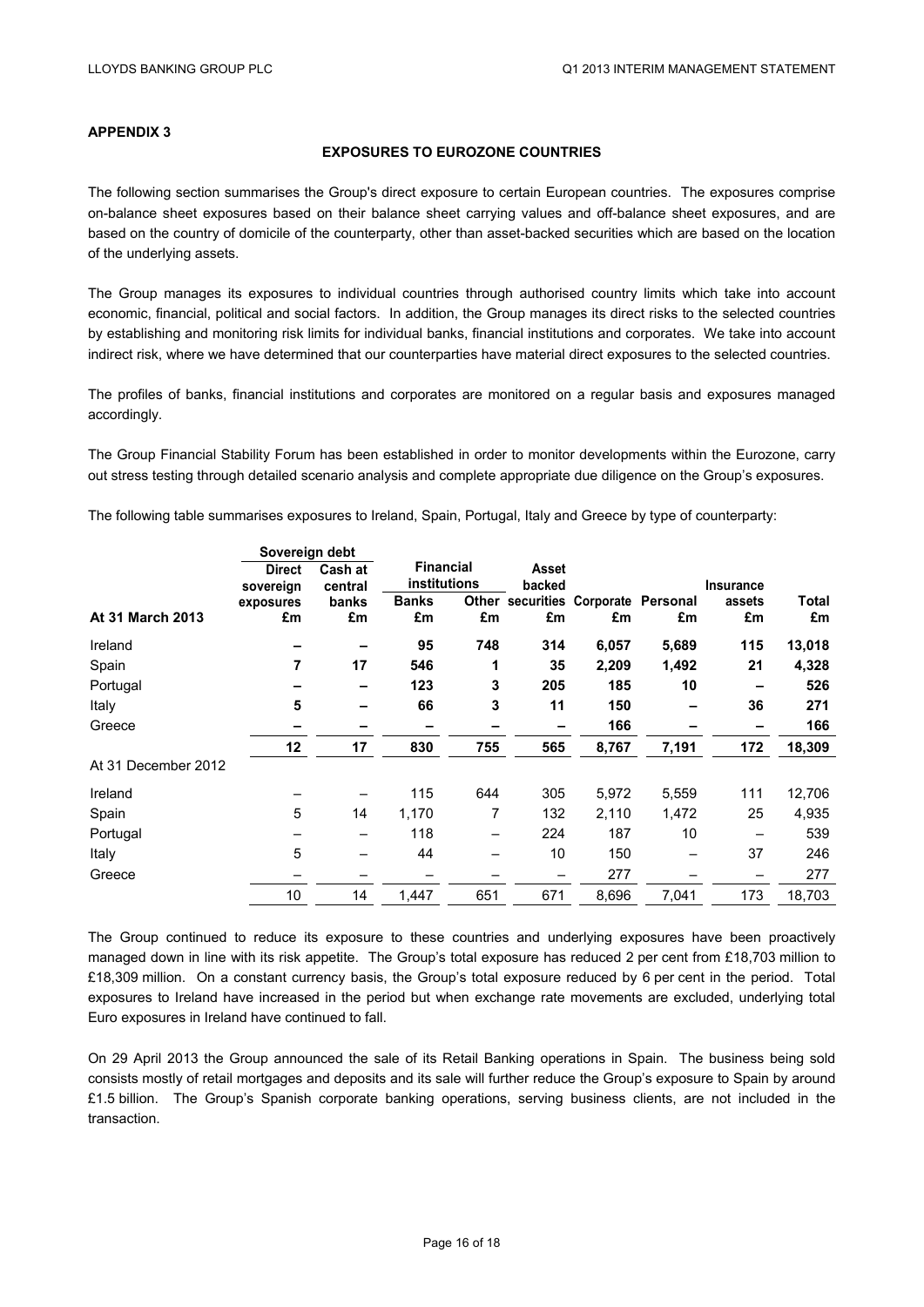# **EXPOSURES TO EUROZONE COUNTRIES** (continued)

#### *Exposures to other Eurozone countries*

In addition to the exposures detailed above, the Group has the following exposures to sovereigns, financial institutions, asset-backed securities, corporates and personal customers in the following Eurozone countries:

|                     |                 | Sovereign debt |                    |                          |                          |                                           |                          |                  |                    |
|---------------------|-----------------|----------------|--------------------|--------------------------|--------------------------|-------------------------------------------|--------------------------|------------------|--------------------|
|                     | <b>Direct</b>   | Cash at        | <b>Financial</b>   |                          | <b>Asset</b>             |                                           |                          |                  |                    |
|                     | sovereign       | central        | institutions       |                          | backed                   |                                           |                          | <b>Insurance</b> |                    |
| At 31 March 2013    | exposures<br>£m | banks<br>£m    | <b>Banks</b><br>£m | £m                       | £m                       | Other securities Corporate Personal<br>£m | £m                       | assets<br>£m     | <b>Total</b><br>£m |
|                     |                 |                |                    |                          |                          |                                           |                          |                  |                    |
| Netherlands         |                 | 17,777         | 1,017              | 5                        | 281                      | 2,627                                     | 5,756                    | 1,147            | 28,610             |
| Germany             | 352             | 1,871          | 664                | 199                      | 319                      | 1,849                                     | —                        | 1,162            | 6,416              |
| France              |                 |                | 1,297              | 32                       | 80                       | 3,210                                     | 294                      | 1,300            | 6,213              |
| Luxembourg          |                 | -              | 9                  | 1,256                    | $\qquad \qquad$          | 1,515                                     | -                        | 192              | 2,972              |
| Belgium             | 8               |                | 482                | 25                       | $\overline{\phantom{0}}$ | 787                                       |                          | 55               | 1,357              |
| Finland             |                 |                | 1                  |                          |                          | 24                                        |                          | 250              | 275                |
| Austria             |                 |                | 6                  | 1                        |                          | 150                                       |                          |                  | 157                |
| Malta               |                 |                |                    |                          |                          | 101                                       |                          |                  | 101                |
| Cyprus              |                 |                |                    |                          |                          | 35                                        |                          |                  | 35                 |
| Slovenia            | 1               |                | 30                 |                          |                          |                                           |                          |                  | 31                 |
| Estonia             |                 |                |                    |                          |                          | 2                                         |                          |                  | $\boldsymbol{2}$   |
| Slovakia            |                 |                |                    |                          |                          |                                           |                          |                  |                    |
|                     | 361             | 19,648         | 3,506              | 1,518                    | 680                      | 10,300                                    | 6,050                    | 4,106            | 46,169             |
| At 31 December 2012 |                 |                |                    |                          |                          |                                           |                          |                  |                    |
| Netherlands         | 1               | 33,232         | 478                | 2                        | 268                      | 2,207                                     | 5,649                    | 977              | 42,814             |
| Germany             | 284             | 1,809          | 389                | 414                      | 400                      | 2,117                                     |                          | 977              | 6,390              |
| France              | 6               | -              | 853                | $\overline{\phantom{0}}$ | 77                       | 3,226                                     | 312                      | 1,457            | 5,931              |
| Luxembourg          |                 | $\overline{2}$ | $\qquad \qquad -$  | 834                      | $\qquad \qquad -$        | 1,841                                     | $\overline{\phantom{0}}$ | 71               | 2,748              |
| Belgium             |                 | —              | 309                | 25                       | -                        | 568                                       |                          | 64               | 966                |
| Finland             |                 | —              | 16                 |                          |                          | 43                                        | $\overline{\phantom{0}}$ | 214              | 273                |
| Austria             |                 |                | 3                  |                          |                          | 73                                        |                          |                  | 76                 |
| Malta               |                 |                | -                  |                          | -                        | 218                                       |                          | —                | 218                |
| Cyprus              |                 |                | $\overline{2}$     |                          |                          | 102                                       |                          |                  | 104                |
| Slovenia            |                 |                | 35                 |                          | $\overline{\phantom{0}}$ | —                                         |                          |                  | 35                 |
| Estonia             |                 |                |                    |                          |                          | $\overline{2}$                            |                          |                  | $\overline{2}$     |
| Slovakia            |                 |                |                    |                          |                          |                                           |                          |                  |                    |
|                     | 291             | 35,043         | 2,085              | 1,275                    | 745                      | 10,397                                    | 5,961                    | 3,760            | 59,557             |

Total balances with other Eurozone countries have decreased from £59,557 million to £46,169 million. This is primarily due to a decrease in Dutch central bank balances. Derivatives with sovereigns and sovereign referenced credit default swaps are insignificant.